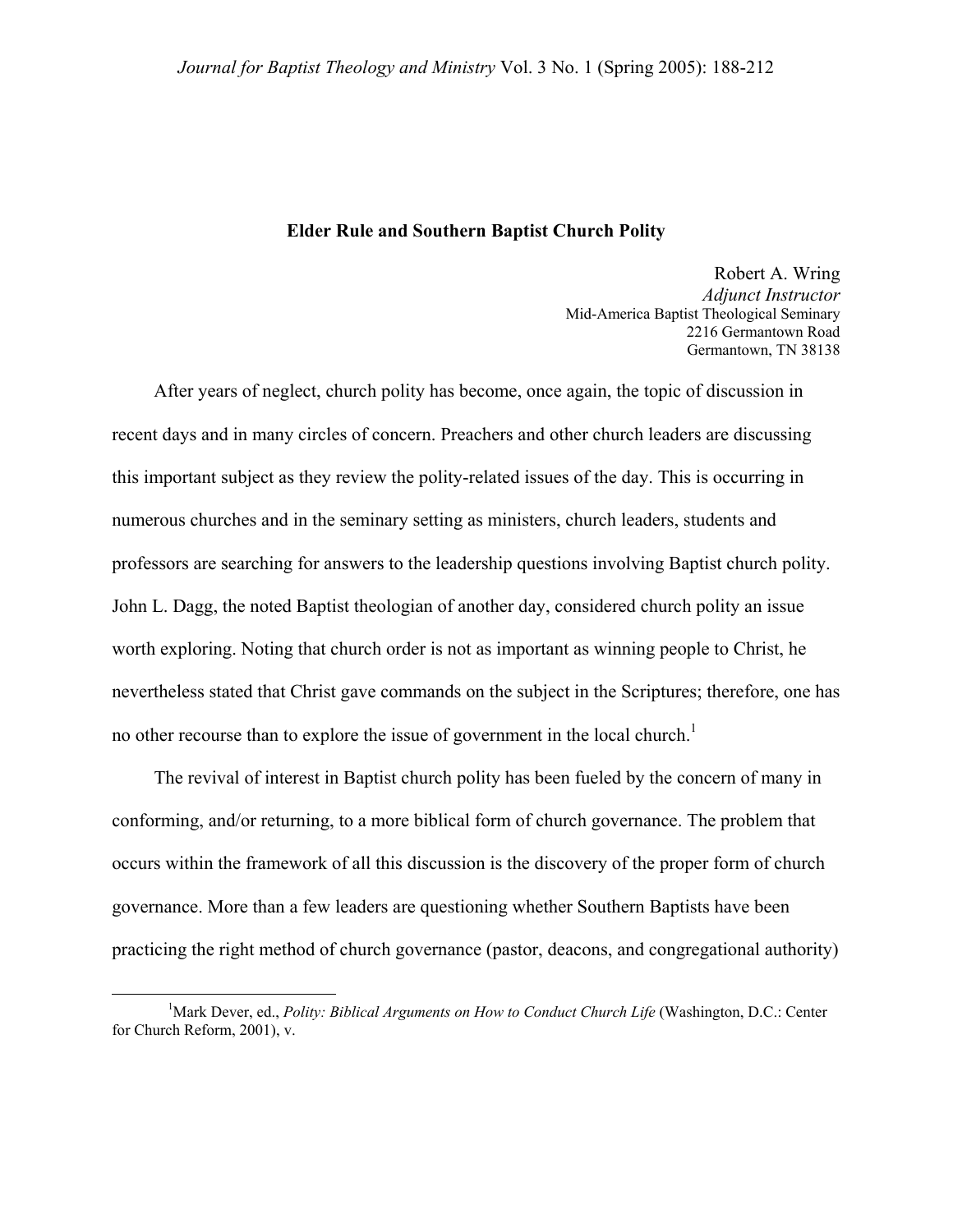since their beginning in 1845. A major concern surfaces when the discussion centers around the topics of elders, elder rule, and the congregational form of church government.

Since the early 1970s and 1980s, books have been published on elder leadership, most of which have been written by leaders outside the Southern Baptist tradition.<sup>2</sup> In the 1990s a plethora of elder leadership material from other faith groups have continued to lead some Southern Baptists to begin reexamining their ideas of church polity.<sup>[3](#page-1-1)</sup> In 2001, Mark Dever edited a book on polity in which he presented a collection of 10 historic, out of print, Baptist documents addressing church leadership and the elder issue.<sup>4</sup> In 2002 a dissertation was written which addressed elders and Southern Baptist churches because of a concern for the direction in which some Southern Baptist leaders are taking their churches in reforming their style of doing church.<sup>5</sup> In 2003 Gerald Cowen wrote a book entitled: *Who Rules the Church*? in which he sought to examine congregational leadership and church government. His book also addressed the matter of elder leadership in a Southern Baptist context. Even among independent Baptist leaders, there

<span id="page-1-3"></span><span id="page-1-2"></span>4 Dever, *Polity*.

<sup>5</sup>Robert A. Wring, "An Examination of the Practice of Elder Rule in Selected Southern Baptist Churches in the Light of New Testament Teaching" (Ph.D. diss., Mid-America Baptist Theological Seminary, 2002).

<span id="page-1-4"></span>6 Gerald P. Cowen, *Who Rules the Church?: Examining Congregational Leadership and Church Government* (Nashville: Broadman & Holman, 2003).

<span id="page-1-0"></span> $\frac{1}{2}$ Robert Saucy, *The Church in God's Program* (Chicago: Moody, 1972); Gene A. Getz, *Sharpening the Focus of the Church* (Chicago: Moody Bible Institute, 1975; reprint, Wheaton, IL: Victor, 1984), and John MacArthur, *Answering the Key Questions About Elders* (Panorama City, CA: Grace to You, 1984).

<span id="page-1-1"></span><sup>3</sup> John MacArthur, *The Master's Plan for the Church* (Chicago: Moody, 1991); Alexander Strauch, *Biblical Eldership: An Urgent Call to Restore Biblical Church Leadership*, revised & expanded, (Littleton, Colo.: Lewis & Roth, 1995); Lynne and Bill Hybels, *Rediscovering Church: The Story and Vision of Willow Creek Community Church*, Willow Creek Resources Series (Grand Rapids: Zondervan, 1995); Gene A. Getz, *Elders and Leaders: God's Plan for Leading the Church* (Chicago: Moody, 2003).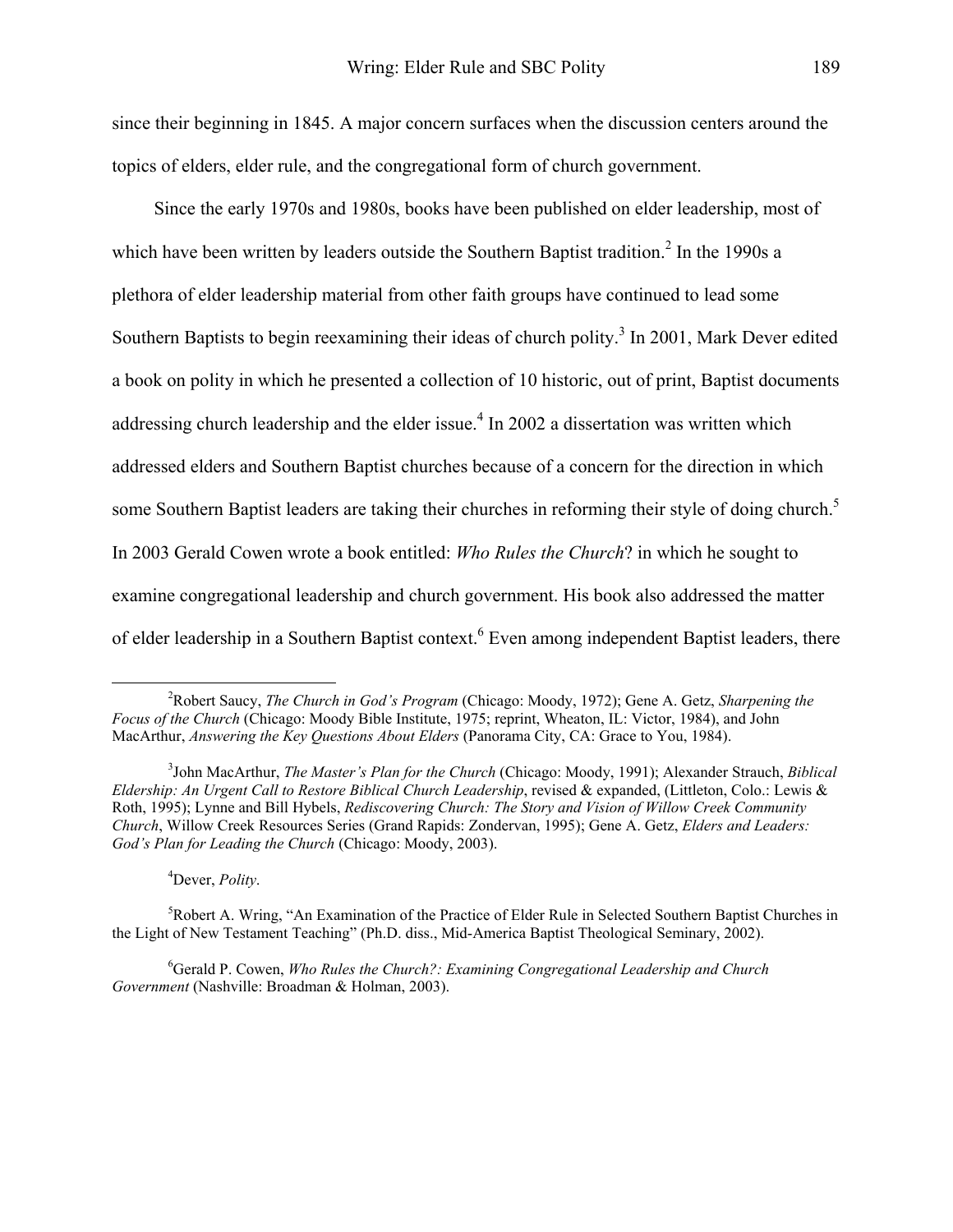is published material that deals with the elder issue as it relates to leadership concerns within the context of the local church.<sup>7</sup>

In order for Southern Baptists to understand adequately what the elder issue is all about as it relates to church polity, one must approach the subject by addressing several questions: 1) What does the New Testament say about elders and congregationalism? 2) What is the testimony of Baptist history in general, and Southern Baptist history in particular? 3) What are the reasons for and against practicing elder rule in a Southern Baptist church? 4) What are some influences encouraging a movement toward the practice of elder leadership in the church governance style of a Southern Baptist church? 5) Does it really matter what kind of church polity Southern Baptists practice?

# **What Does the New Testament Say About Elders and Congregational Church Government?**

Beginning in Acts 11:30 Christian elders are mentioned in the New Testament with no explanation. It is within the framework of the New Testament whereby we discover who elders are, what their job description is, and what their biblical qualifications are. The elders in the first century New Testament church were different from the Old Testament elders, as well as differing from those of the synagogue which was not of divine origin. The early Christians chose the title of elder for their ministers because they were familiar with the term from its use in the Greek Scripture. Also, in the early stages of the church's existence, authority resided in the hands of the older and more senior members of the church.<sup>[8](#page-2-1)</sup> Beyond this, there is little resemblance between Jewish elders and those found in the early Christian churches.

 $\frac{1}{7}$ See Robert J. Sargent, *Elder Rule In A Baptist Church?* (n.p., 2004) and David Cloud, *The New Testament Church*, Way of Life Literature Advanced Bible Studies Series (Port Huron, MI: Way of Life Literature, 2002).

<span id="page-2-1"></span><span id="page-2-0"></span><sup>8</sup> A. E. Harvey, "Elders," *Journal of Theological Studies* 25, New Studies, no. 2 (October 1974): 328.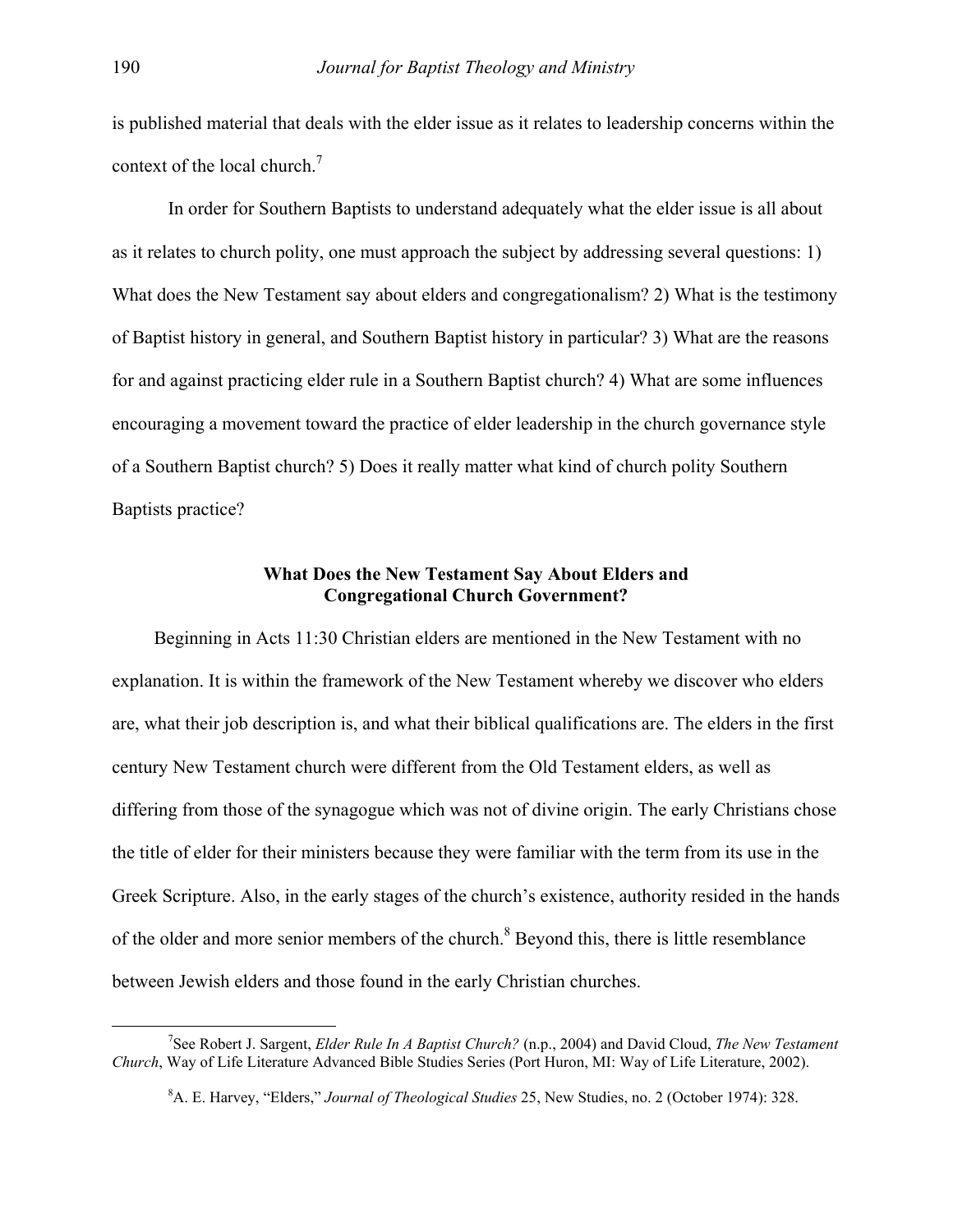There are three Greek words, however, that are used interchangeably in several New Testament passages that expresses the idea of elder leadership which was practiced in the early stages of church development. These are:  $\pi \rho \epsilon \sigma \beta \dot{\nu} \tau \epsilon \rho o \zeta$ ,  $\epsilon \zeta \pi \dot{\nu} \sigma \kappa o \pi o \zeta$ , and  $\pi o \psi \dot{\mu} \gamma$ . The English equivalent is elder, bishop, and pastor. Also, there is biblical evidence for practicing a congregational style of church governance in the local church, rather than one of elder rule such as practiced by the Presbyterian church.

The congregational model was widely practiced in the first century New Testament church, apparently by theological design. $9$  This was the only form of government practiced among primitive Christians until the second century when changes began to be made in church polity.<sup>10</sup> The elder and deacons could make their voice heard in any matter pertaining to the church's welfare, but they did not have exclusive governmental prerogative. Under Christ, the whole congregation was the final court of appeal.

In the Book of Acts, many important decisions were made by individual congregations. It was the entire church that chose the first deacons in Acts 6:5. In Acts 13:1-4, the whole church sent out Barnabas and Saul to do mission work, and in Acts 15, the Jerusalem Council included the messengers from at least one local congregation from Antioch (15:23), as well as the believers in the Jerusalem assembly. Paul instructed the Corinthian church to be responsible believers and take charge of their own affairs. The local congregation at Corinth was admonished to correct the problem of internal strife among its fellowship, to do what was necessary to ensure the proper observance of the Lord's Supper, and to take action in exercising discipline in order to

1

<span id="page-3-0"></span><sup>9</sup> Stanley Grenz, *The Baptist Congregation: A Guide to Baptist Belief and Practice* (Judson, 1985; reprint, Vancouver, B.C.: Regent College, 2002), 54.

<span id="page-3-1"></span><sup>10</sup>J. L. Waller & R. R. Lillard, eds., *The Western Baptist Review*, vol. 3 (Frankfort, KY: A. G. Hodges, 1848), 333.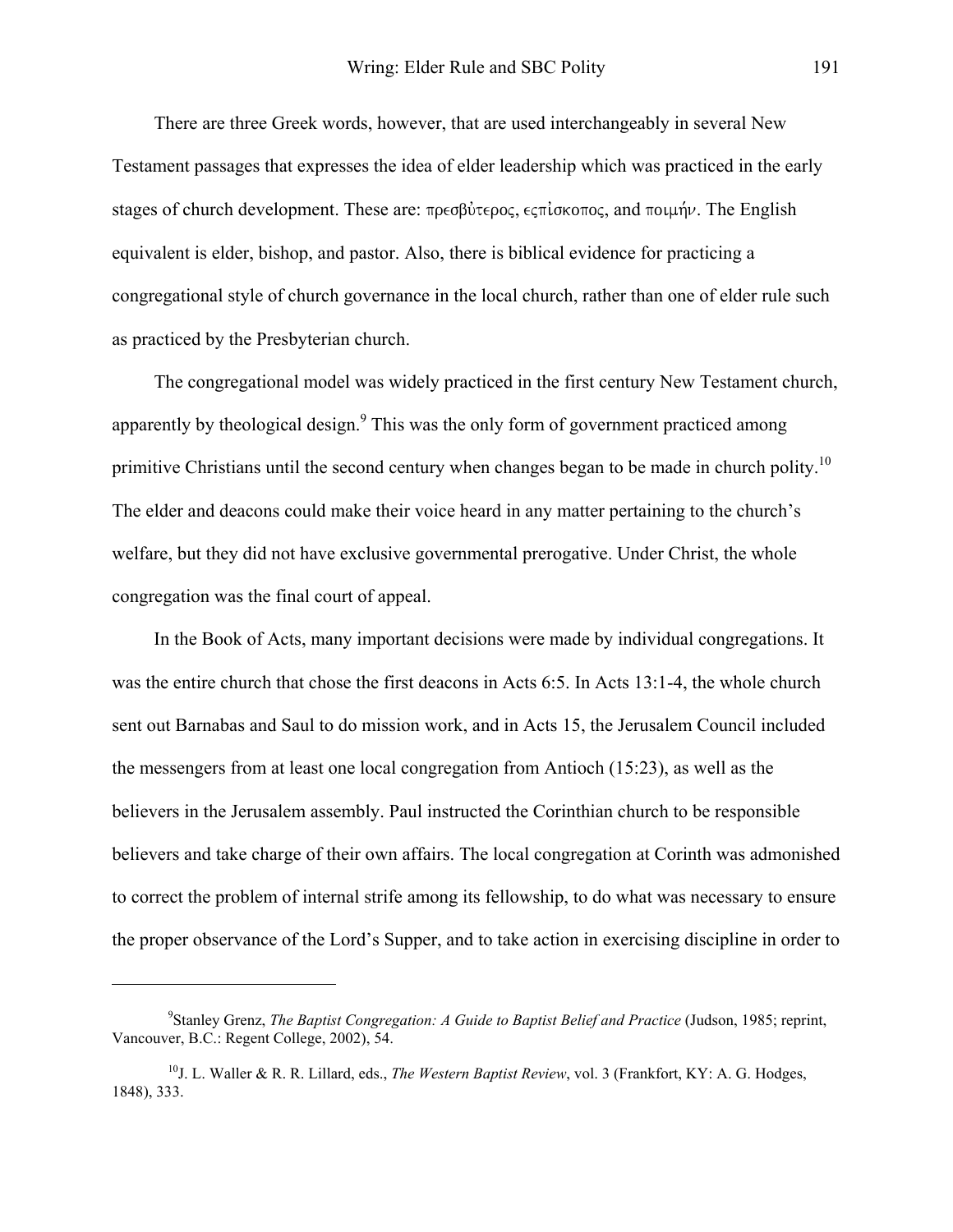preserve the purity of its church membership  $(1 \text{ Cor. } 1:10; 11:33-34; \text{ and } 5:3-5, 12-13).$ <sup>11</sup> Neither the elders nor the deacons interfered with the exercise of a congregational church government.

Several New Testament passages tell us who the elders were in the early church. In Acts 20:17, Paul called for a meeting of the elders of the church in Ephesus, and in verse twenty-eight of the same chapter, he calls them bishops and pastors. In Titus 1:5 elders are ordained in every city, and in verse 7 they are addressed on a personal note as the bishop. The same is true in 1 Timothy 3. In 3:1 Paul used the word bishop (singular) with reference to elders (plural). Then he calls the bishops "the elders" in chapter 5, v. 17. Again, in 1 Peter 5: 1 the leaders of the church are called elders, and then in v. 2 they are encouraged to pastor their flocks as bishops by "taking the oversight thereof."

In the first Peter passage, the word feed in verse two is translated as "tend." This word is a pastoral term. Deriving from  $\pi$ olu $\alpha$ vate, which is the aorist imperative active form of  $\pi$ olu $\alpha$ iv $\alpha$ , it means "to shepherd," or "to take up the task of shepherding." This is the pastoral function of every pastor/bishop/elder. Simply put, all elders are pastors, and all pastors are elders. They are men called into the ministry of being the pastor of a local church. The word  $\epsilon \pi \iota \sigma \kappa$ its present active participial form of  $\epsilon \varsigma \pi \iota \sigma \kappa \sigma \tau \dot{\epsilon} \omega$ . The phrase means "to oversee."<sup>12</sup> This participle introduces the  $\epsilon$ <sub>5</sub> $\pi$ 1 $\sigma$ Ko $\pi$ 01 (bishops) which is the other designation for elders in this passage.<sup>[13](#page-4-2)</sup>

<span id="page-4-2"></span>It is very obvious that there is an interchangeable correlation between these three words in the biblical passages cited. These words tell us that the men who are indiscriminately called elders, bishops and pastors in the early New Testament churches were the same man; thus they

<span id="page-4-1"></span><span id="page-4-0"></span> <sup>11</sup>Grenz, *The Baptist Congregation*, 54.

<sup>12</sup>Cleon L. Rogers Jr., and Cleon L. Rogers III*, The Linguistic Exegetical Key to the Greek New Testament* (Grand Rapids: Zondervan, 1998), 578.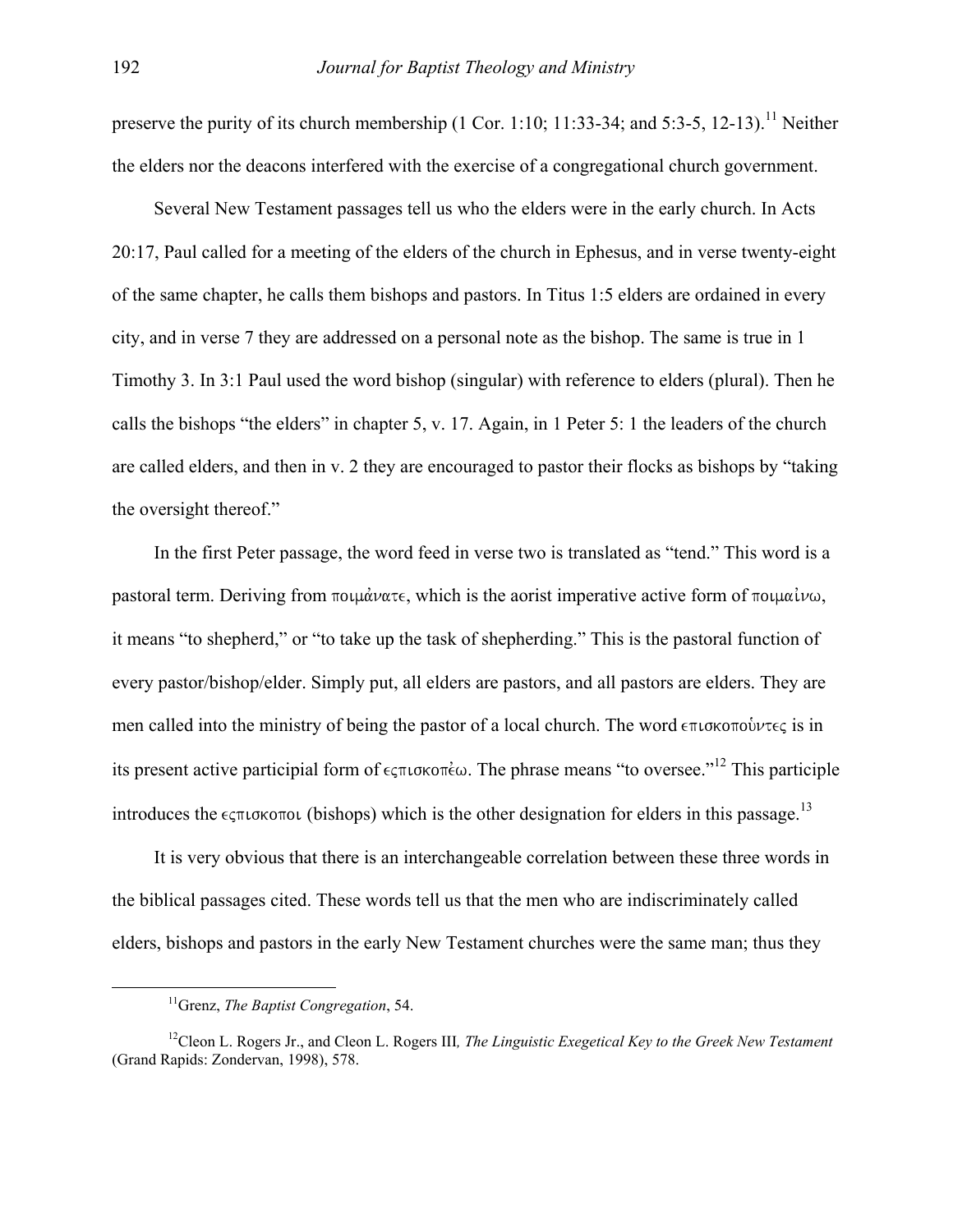fulfilled the same office. The word elder expressed the dignity of the office,<sup>14</sup> bishop was a term denoting the elder's work that he performed, $15$  and the word pastor described the elder's function which involved his role as a shepherd in guiding, feeding, and protecting the church under his charge.<sup>16</sup>

When Paul wrote his letter to the congregation making up the Philippian church, he addressed it to the saints with the bishops and the deacons. No other ecclesiastical order was mentioned because it was not necessary to do so. Elders and pastors were included in the term bishop: "If there had been "elders" and "pastors" in that church distinct from the 'bishops,' Paul would be addressing only a part of the officials of the church—an unlikely supposition."<sup>17</sup>

When James instructed the sick in the church to call for the elders to pray over them (5:14), he does not mention bishops or pastors. Again, it was not necessary to do so because they were distinctly one and the same church officer in the congregations to which James was addressing in his letter.

According to Presbyterian pastor and professor of church history, Thomas Witherow, it would have been a needless repetitive statement for the biblical writers to mention bishops and elders in the same verse when only one term was used in alluding to the same New Testament church officer: "If the two terms be only different names for the same office, then to speak of

 <sup>13</sup>R.C.H. Lenski, *The Interpretation of the Epistles of St. Peter, St. John and St. Jude* (Minneapolis: Augsburg, 1996), 218.

<sup>14</sup>R. C. H. Lenski, *The Interpretation of St. Paul's epistles to the Galatians, Ephesians and Philippians* (Minneapolis: Augsburg, 1961), 701.

<span id="page-5-1"></span><span id="page-5-0"></span> $15$ Ibid.

<span id="page-5-3"></span><span id="page-5-2"></span><sup>16</sup>H. Harvey, *The Church: Its Polity and Ordinances* (Philadelphia: American Baptist, 1879), 71.

<sup>&</sup>lt;sup>17</sup>Henry Clarence Thiessen, *Introductory Lectures in Systematic Theology* (Grand Rapids: Eerdmans, 1949), 418.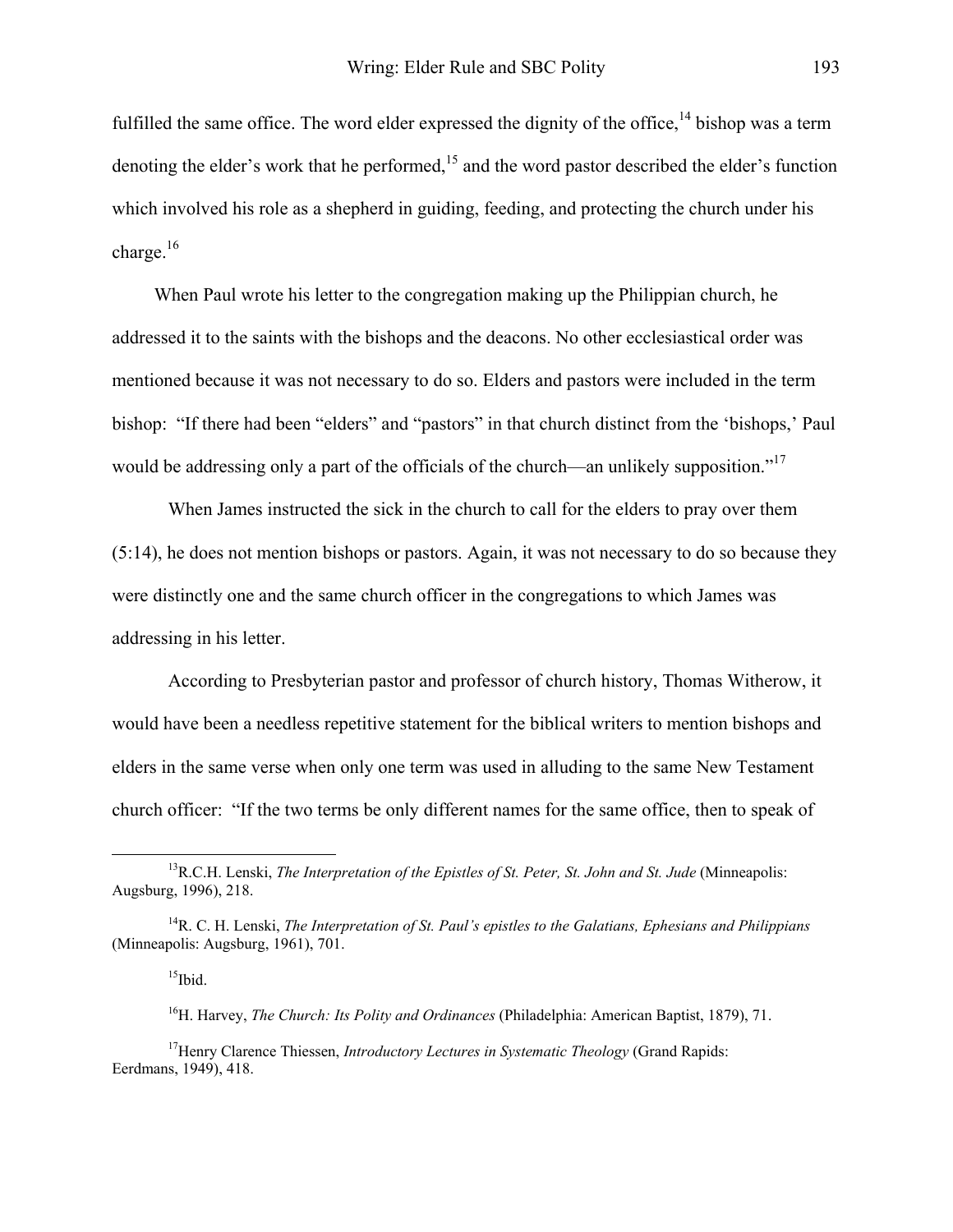bishops and elders would be a violation of the laws of language—it would be tautology—it would be the same thing as to speak of presbyters and elders, or of bishops and bishops."<sup>18</sup> The fact that bishops and elders refer to the same New Testament office accounts for the reality that in some verses they are never mentioned together when referring to this same officer. Plainly, one term was sufficient to indicate the intended office-bearer being mentioned or discussed, whether the word elder or bishop is used in either case. Any other supposition would make the language of the New Testament Scriptures lack coherence and plain sense when one is discussing the first-century elder/leaders of the church.

In Titus 1:7 the elder is called "the steward of God." This word relates to the elder's task as both a minister and preacher of the Word of God. The New Testament elders were men who were called and ordained to the pastoral office of a local New Testament church. All elder/pastors were men who preached and taught the Bible. There is no biblical indication that some elders were preacher/teachers and some simply rulers of the church.

These men were not laymen who operated as a board of governors in the early church, nor did they rule the congregation by legislative means along with a teaching/preaching elder, the majority of them being lay-elders. As a matter of fact, one searches in vain to find biblical support for a "board of ruling elders" in the New Testament scriptures, nor are there any biblical qualifications for such an office called "ruling elders."

Some well-meaning scholars see a division in the eldership according to 1 Timothy 5:17: "Let the elders that rule well be counted worthy of double honor, especially they who labor in the word and doctrine." This verse is pivotal in one's thinking concerning elders. For those who divide the eldership into two distinct offices (one teaching elder and three or more ruling elders)

<span id="page-6-0"></span><sup>&</sup>lt;sup>18</sup> Thomas Witherow, *The Apostolic Church: Which Is It?* (First pub. 1856, n.p.; reprint, Glasgow, England: Free Presbyterian, 1990), 26.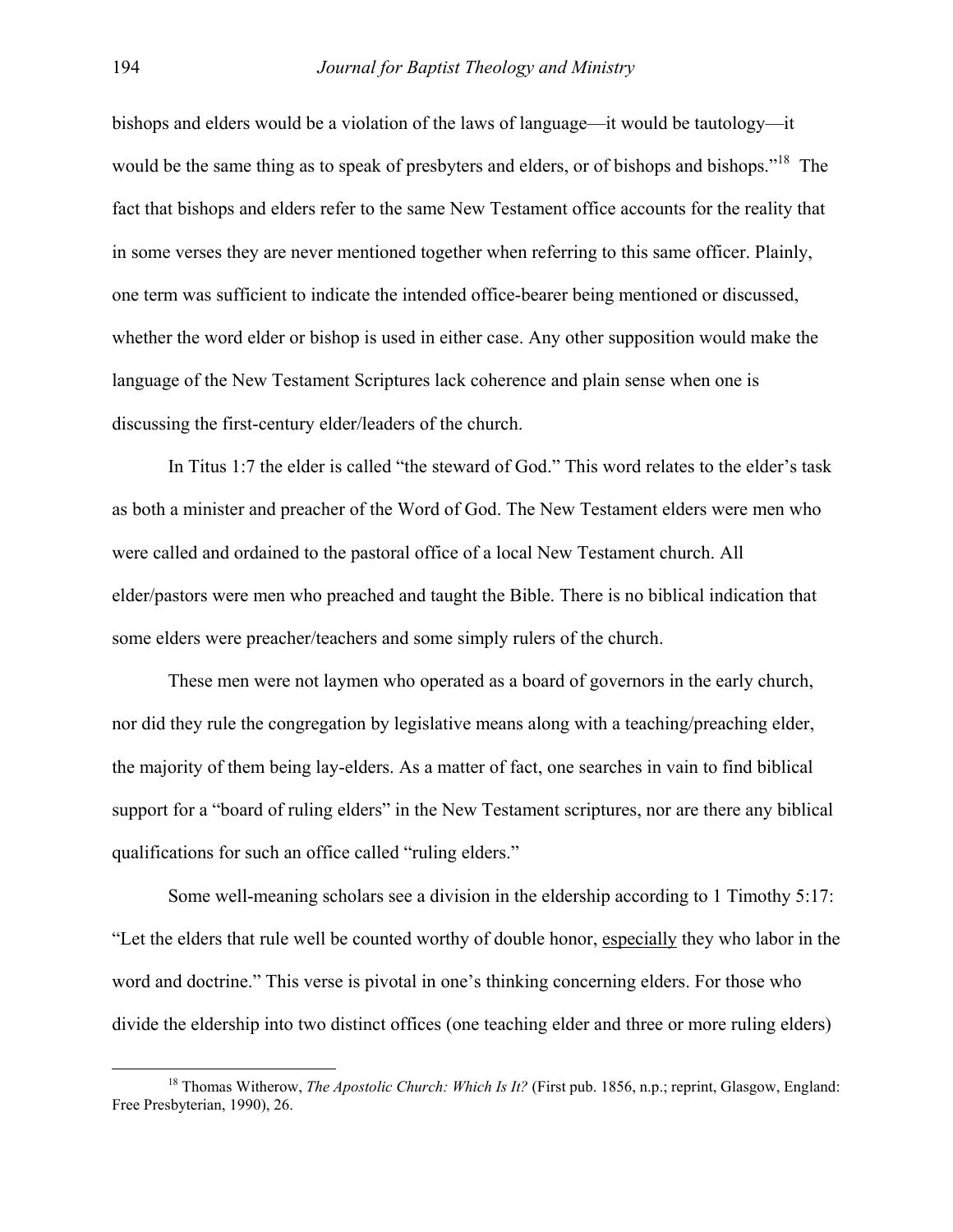this verse provides a major foundation for their argument. Thus, verse 17 "has proven to be the most controversial and misunderstood verse relat[ing] to church offices."<sup>19</sup>

It is in this verse that the idea of ruling elders rises or falls, depending upon one's interpretation of 1 Timothy 5:17. All other passages used to support elder rule fail if it can be proved that v. 17 does not support this theory of a ruling eldership.<sup>20</sup> The right interpretation of this verse is determined by the Greek adjective  $\mu\alpha\lambda\iota\sigma\tau\alpha$ . Instead of "especially" the word should be translated as "that is"<sup>21</sup> or as "most of all."<sup>22</sup> Verse 17 should read: "Let the elders that rule well be counted worthy of double honor, that is, they who labor in the word and doctrine." In this way,  $\mu \alpha \lambda \iota \sigma \tau \alpha$  is making a distinction of emphasis between individuals of the same elder class, and not a division into different classes of elders as some suppose. It is a distinction of service and not one of rank.[23](#page-7-4) 

The elders who "rule well" are the same ones who are the elders "who labor in the word and doctrine."<sup>24</sup> Since this is the case, there can be no lay-elders<sup>25</sup> who rule but do not teach in the church, nor can there be a board of ruling elders charged with making all the major decisions of the church. The contemporary practice of lay-coleadership "isn't based on Scripture as so

<span id="page-7-4"></span><span id="page-7-3"></span>22Dexter, *Congregationalism*, 113.

<sup>23</sup>Elder Cushing Biggs Hassell, *History of the Church of God*, rev. & completed by Elder Sylvester Hassell (Middleton, NY: Gilbert Beebe's Sons, 1886; reprint, McDonough, GA: Old School Hymnal, 2002), 305.

24Samuel Davidson, *The Ecclesiastical Polity of the New Testament Unfolded and Its Points of Conicidence or Disagreement with Prevailing Systems Indicated*, 2d ed. (London: Jackson & Walford, 1854), 144-48.

<span id="page-7-6"></span><span id="page-7-5"></span>25Dexter, *Congregationalism*, 114.

<span id="page-7-1"></span><span id="page-7-0"></span><sup>&</sup>lt;sup>19</sup>Clayton Cloar, "The Office of Bishop in the New Testament," unpublished Ph.D. paper, 21.

<sup>&</sup>lt;sup>20</sup>Henry M[artin]Dexter, *Congregationalism: What it is; Whence it is; How it Works...* (Boston: Nichols  $\&$ Noyes, 1865), 112.

<span id="page-7-2"></span><sup>21</sup>George W. Knight III, *The Pastoral Epistles: A Commentary on the Greek Text*, The New International Greek Testament Commentary Series, I. Howard Marshall & W. Ward Gasque, eds. (Grand Rapids: Eerdmans, 1992), 232.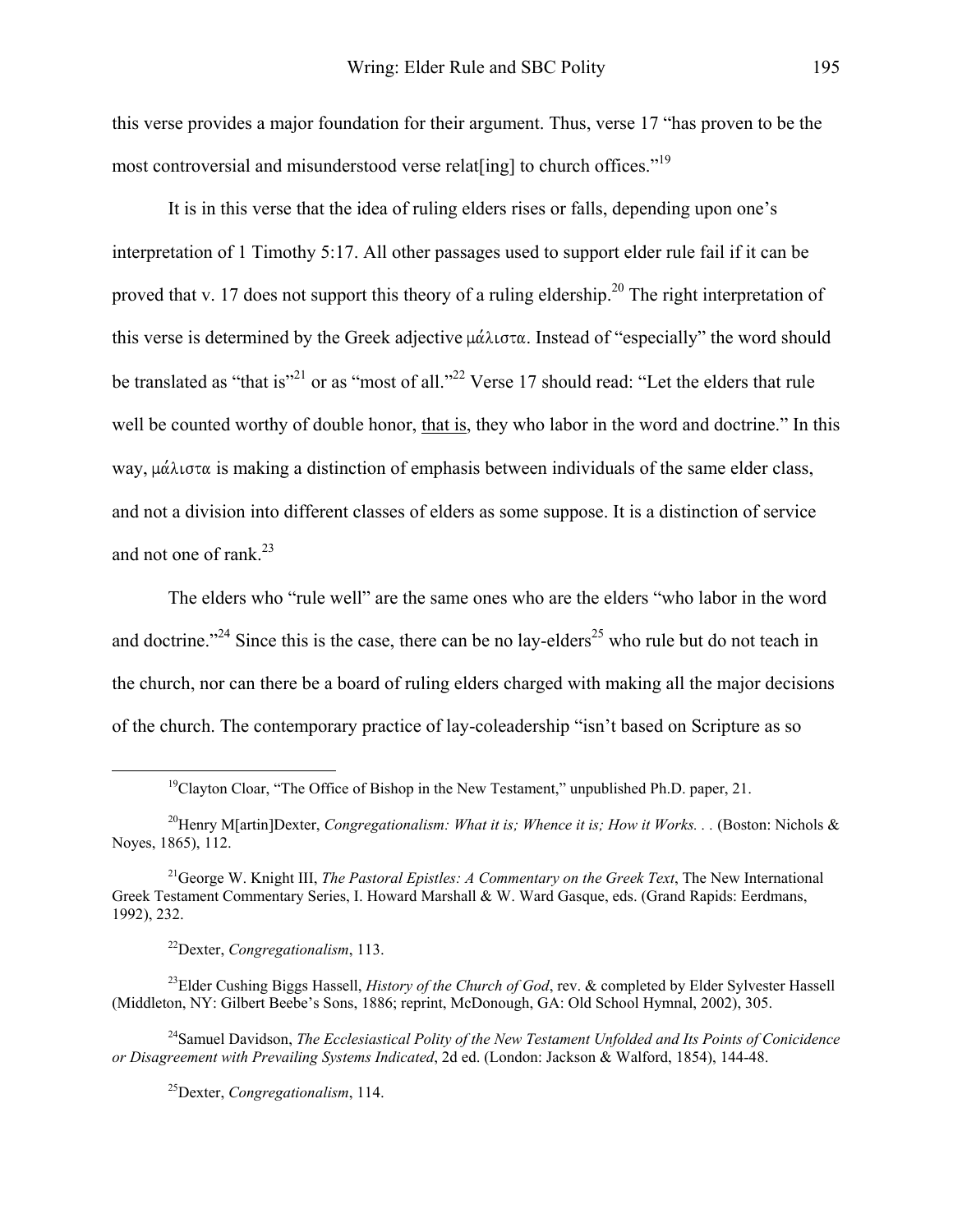many have been led to think."<sup>26</sup> The uniform New Testament teaching is that the "double" function of ruling and preaching belonged to all presbyters."<sup>27</sup> No man could be an elder unless he was "apt to teach" and he could "take care of the church" according to the elder qualifications in 1Timothy 3:2,4,5 and Titus 1:9.

Also, teaching and ruling were combined duties in Acts 20:20-35 where Paul gives an example from his own ministry experience as an illustration of spiritual oversight and public/private teaching (see also Heb. 13:7, 17 and 1 Thess. 5:12). The New Testament elders ruled in the church in two ways: 1) By their teaching/preaching ministry, and 2) By their example.

To read  $\mu\alpha\lambda\mu\sigma\alpha$  in v. 17 as making a division of elders into two different groups would disrupt the analogy of its use in the other New Testament passages where this word is used. In the twelve times it is used,  $\mu\alpha\lambda\log\alpha$  simply adds energy to the assertion which is being made in three instances; and in the other eight (this passage being excluded), it introduces details about a subject which are included in the general mention of the first member of the sentence.<sup>[28](#page-8-2)</sup> According to this argument, there is no basis for having a church polity that includes lay-elders. The elders who rule well are the same ones who labor in word and doctrine and are denominated as elder/bishop/pastor.

The twofold model for the official ministry in the first century New Testament church was always pastor/bishop/elder and deacons, which was a uniform pattern found throughout the

<span id="page-8-0"></span><sup>&</sup>lt;sup>26</sup>Malphurs, *Planting Growing Churches for the Twenty-first Century*, 2d ed. (Grand Rapids: Baker, 1998), 145.

<span id="page-8-1"></span><sup>27</sup>H. Harvey, *Commentary on the Pastoral Epistles: First and Second Timothy and Titus, and the Epistles to Philemon, an American Commentary on the New Testament*, ed. Alvah Hovey (Philadelphia: The American Baptist Publication Society, 1890), 65.

<span id="page-8-2"></span><sup>28</sup>Dexter, *Congregationalism*, 113.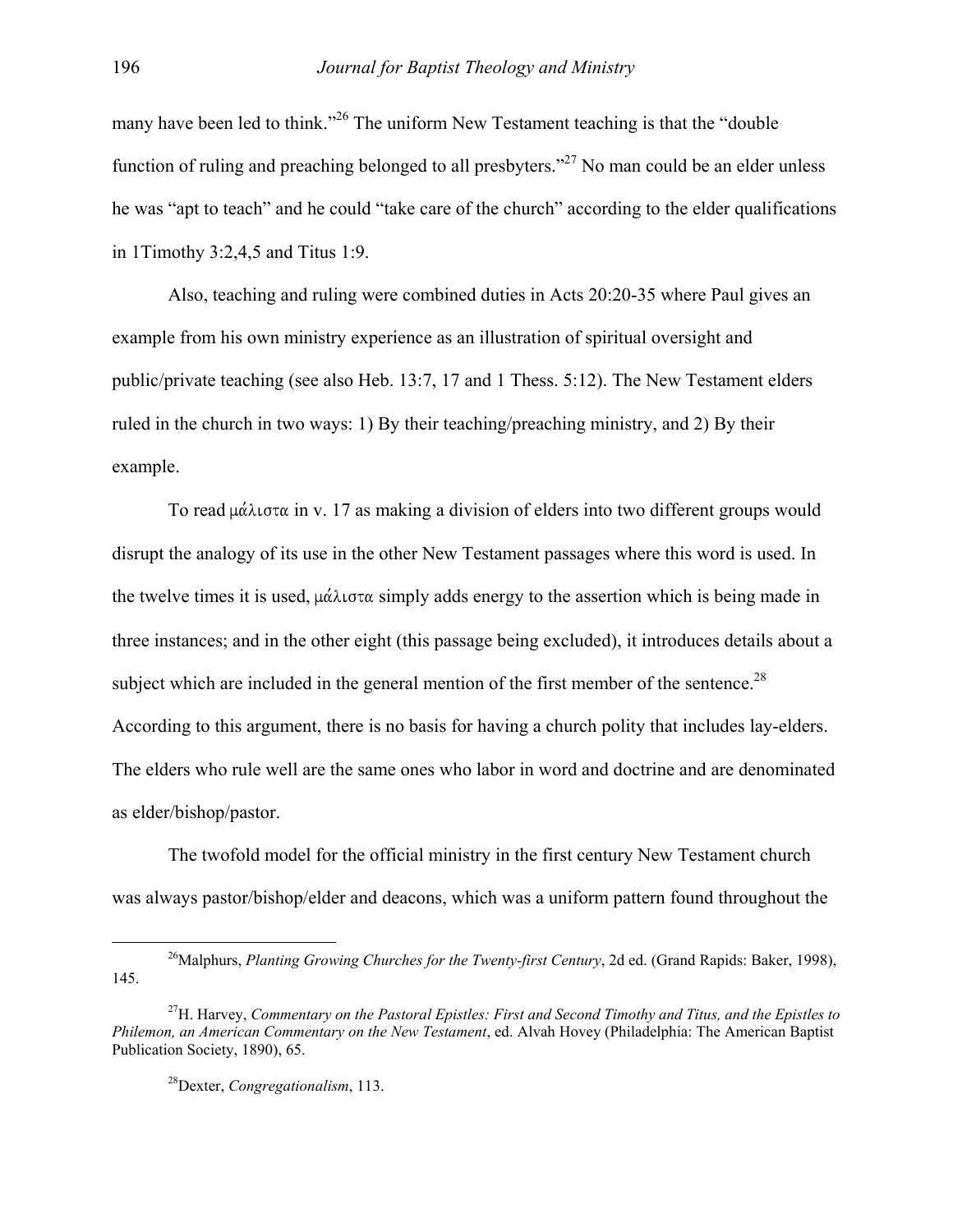New Testament period.[29 E](#page-9-0)ven the church historian Edward Gibbon noted that the established ministers of the church were indiscriminately named bishops or presbyters (elders) in the very beginning of the history of the church.<sup>30</sup> Few scholars would dispute this fact. A third office was not discovered until the second century when there was a gradual movement away from, and a corruption of, the elder/bishop/pastoral office.

In the New Testament there is an indication that in the early church there was a plurality of elders, although there is no scriptural command for a church to have more than one elder in one church. A church could have as many elder/pastors as were needed, or they could have one elder to pastor their church. Rex Koivisto has convincingly demonstrated how the first-century New Testament church existed and functioned in the early days of its existence. He noted that the church met at two levels in their worship experience.<sup>31</sup> In some areas the believers could meet together as a large group, or city gatherings, and they no doubt had many elder/pastors that would minister to the needs of the congregation. One elder/pastor would lead the church and the other elders would be his helpers. In other places, however, the believers met together in small house church settings, and each congregation could support only one elder/bishop/pastor, and they needed only one as their shepherd/elder/leader/pastor. Although the plurality of elders can be found in the majority of biblical references, scholars have not been able to prove satisfactorily

<span id="page-9-0"></span><sup>&</sup>lt;sup>29</sup>David J. McLeod, "The Primacy of Scripture and the Church," in *Understanding the Church: The Biblical Ideal for the Twenty-first Century*, ed. Joseph M. Vogl and John H. Fish III (Neptune, NJ: Loizeaux, 1999), 41.

<sup>&</sup>lt;sup>30</sup>Edward Gibbon, *The Decline and Fall of the Roman Empire*, vol. 1, 180 A.D. to 395 A.D., the Modern Library Series (New York: Random House, 1962), 418.

<span id="page-9-2"></span><span id="page-9-1"></span><sup>31</sup>Rex A. Koivisto, *One Lord, One Faith* (Wheaton, IL: Victor, 1993), 25.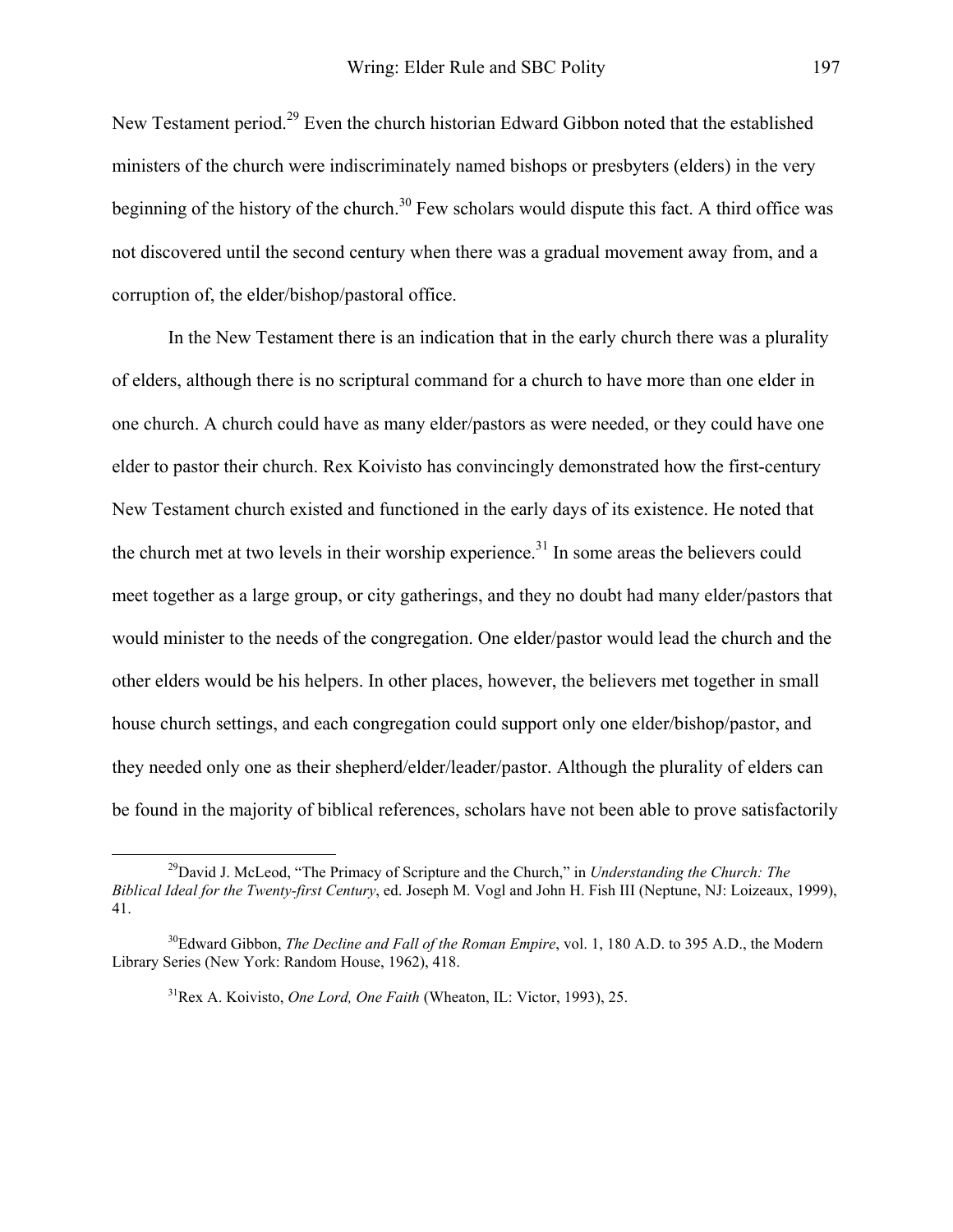whether a multiplicity of elders were uniform in each church. Aubrey Malphurs concluded that "the city-churches had a plurality of elders, each of whom pastored a house-church. $32$ 

According to A. H. Strong, the mention of a plural number of elders may have been an incidental matter when the New Testament discusses the early church.<sup>33</sup> Moreover, he believed correctly that a plurality of elders were assistant pastors who would assist, and be helpers to, the main pastor who was entrusted with the charge of a local congregation. He cited numerous passages that offered support for his contention that there was, in some cases, one pastor and several deacons in one church.<sup>34</sup> Strong further argued that the size, scarcity, and needs of the congregations contributed to the demand for a plurality of elders in many cases.<sup>35</sup>

The testimony of archeology is that the small house churches were big enough to have room for no more than 20 to 40 persons meeting together for worship and fellowship. Many times Paul went from house to house spreading the gospel, and he encouraged believers to do the same. One cannot discount the fact that the church was made up of these small house congregations with their elder/bishop/pastor leadership.<sup>36</sup>

# **What Is the Testimony of Baptist History in General, and Southern Baptist History in Particular?**

Any thorough examination of the evidence concerning early Baptist polity will reveal a knowledge of elders and the matter of ruling elders. In most Baptist churches, the term elder was

<span id="page-10-4"></span><span id="page-10-0"></span> <sup>32</sup>Aubrey Malphurs, *Planting Growing Churches for the Twenty-first Century,* 144.

<span id="page-10-2"></span><span id="page-10-1"></span><sup>33</sup>Augustus Hopkins Strong, *Systematic Theology*, 3d vol. (Valley Forge, PA: Judson, 1907), 915-16.

 $34$ Acts 12:17; 15:13; 21:28; Gal. 1:19; and James 2:12. These verses indicate that James was the pastor of the Jerusalem body of believers, a contention that has support from tradition. See also, Strong, 916; Eusebius, *Ecclesiastical History*, trans. C.F. Cruse (Grand Rapids: Baker, n.d.; reprint, Peabody, MA: Hendrickson, 1998), 111.

<span id="page-10-3"></span><sup>35</sup>Strong, *Systematic Theology,* 915-16.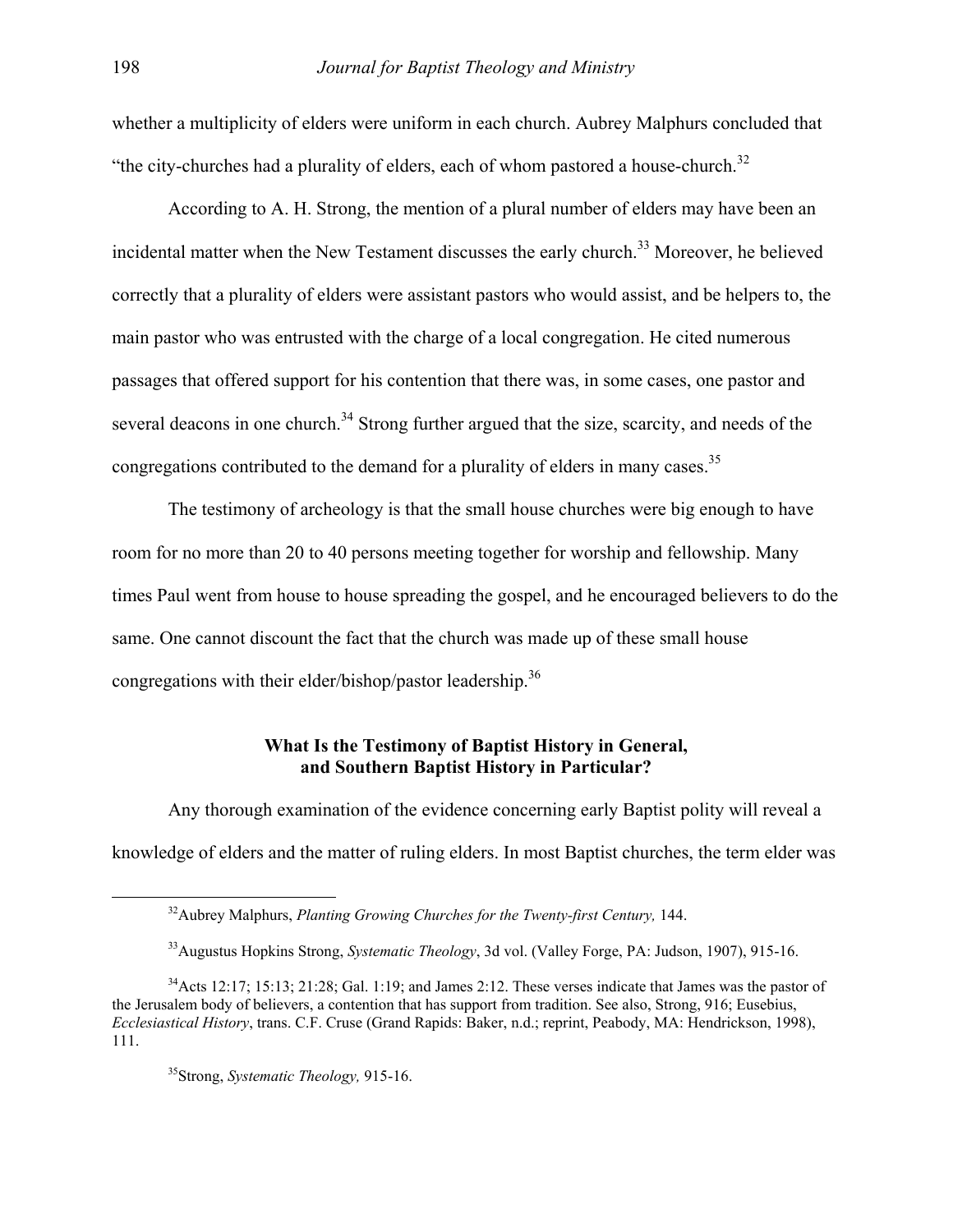a word which was used as a title when addressing the pastor of the church. Ruling elders were nominal officers in a small number of the early Baptist churches. It was a name which was a misnomer that has created a lot of unnecessary confusion about local church leadership on the part of church leaders throughout the history of Baptist churches in America. Some churches had them, but the majority did not because of two very important reasons: 1) They were deemed unnecessary because the churches had pastors and deacons to do ministry and to lead the spiritual and temporal affairs of the churches, and 2) many Baptists discovered that there is no description given in the Bible as to their qualifications, job description, or their duties.  $37$ 

The office of ruling elder did not exist among the early Baptists of New England.<sup>38</sup> When Isaac Backus drew up the Confession of Faith for the newly constituted Baptist church in Middlesborough, Massachusetts in 1756, he stated that the officers of the church are Bishops or Elders, and deacons.[39 H](#page-11-2)e did not mention ruling elders because he did not believe in their office. It found its way into some of the Baptist churches in Virginia through the influence of zealous Separate Baptists who borrowed this polity structure from the Puritans who favored a more Presbyterian-style of church government. Because many studious early Baptists saw no place for the office of ruling elders in Baptist church polity, the churches "were constantly perplexed to know what to do with it." $40$ 

39Alvah Hovey, ed., *A Memoir of the Life & Times of the Rev. Isaac Backus* (Harrison, VA: Gano, 1991; reprint), Appendix B, 337. See also Stanley Grenz, *Isaac Backus—Puritan & Baptist*, Dissertation Series, no. 4, National Association of Baptist Professors of Religion (Macon, Ga.: Mercer, 1983) 279; and Edwin S. Gaustad, ed., *Baptists, the Bible, Church Order and the Churches* (New York: Arno, 1980), 136-37.

<span id="page-11-3"></span>40Spencer, *A History of Kentucky Baptists from 1769 to 1885*, 485.

<span id="page-11-0"></span> <sup>36</sup>Wring, 59-67.

<sup>37</sup>Lemuel Burkitt & Jesse Read, *A Concise History of the Kehukee Baptist Association from Its Original Rise Down to 1803*, rev. Henry L. Burkitt, American Theological Library, Evanston, PA (Philadelphia: Lippincott, Grambo, 1850), 181 microfiche.

<span id="page-11-2"></span><span id="page-11-1"></span><sup>38</sup>J. H. Spencer, *A History of Kentucky Baptists from 1769 to 1885*, vol. 1 (Cincinnati: n.p., 1886), 485.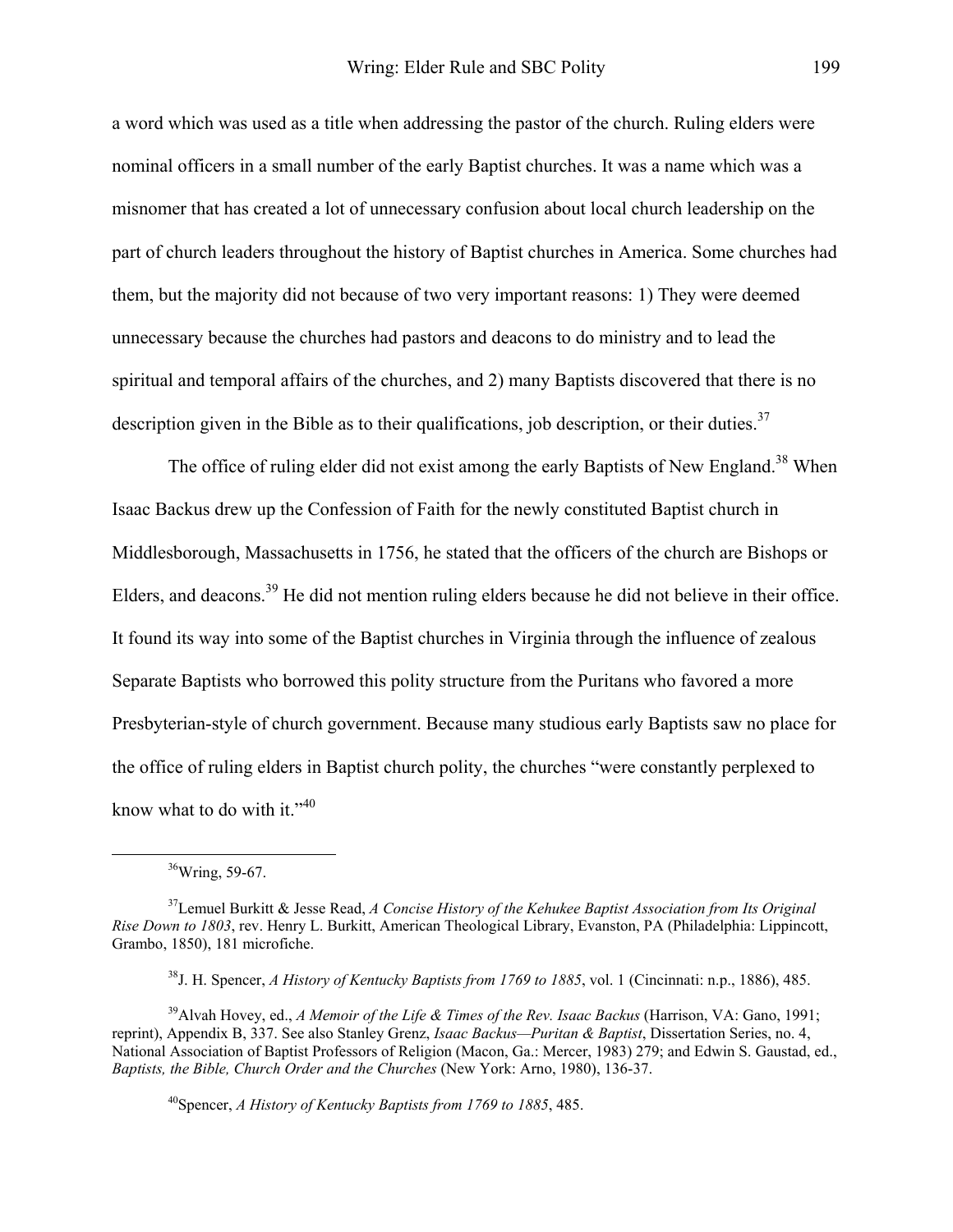The Elkhorn Association took a year to study this subject, and in 1790 decided that ruling elders was a gospel institution. However, no opinion was ever given which defined the purpose of this so-called institution. Many associational advisory councils discussed the proper functions of the office from year to year, but there is no record that they ever stated their purpose or reason for existence.

New Liberty Baptist church took up the subject in 1806 and concluded that ruling elders should be appointed and stated what work they should perform. John Scott was the influential pastor of this church. He had been raised a strict Presbyterian which influenced his ideas concerning the ruling eldership.<sup>41</sup> This writer has discovered numerous accounts of some early Baptists who have either come out of the Presbyterian tradition and have retained the idea of a ruling eldership, or they have been influenced in their polity by the Presbyterian form of church governance found in the writings and practices of the Puritans and others which included the office of lay ruling elders. In the history of Baptists in New Jersey, there is strong evidence of a Presbyterian influence on the church polity of some Baptist congregations in that state. By the 1800's, however, ruling elders were beginning to disappear from the scene altogether.<sup>[42](#page-12-1)</sup>

From time to time the matter would be queried in the Philadelphia Association, but what was said about the issue was very little. Most Baptist churches in the North and in the South had one ruling elder besides the pastor who was either a helper to the minister, or he fulfilled a limited pastoral role when a church was without a pastor. He could preach but he could not administer baptism or the Lord's Supper. These men were laymenwho, when given charge of a church, were ordained to the gospel ministry and then they became the pastor of the church that

<span id="page-12-0"></span> $41$ Ibid.

<span id="page-12-1"></span><sup>42</sup>Norman H. Maring, *Baptists in New Jersey* (Valley Forge, PA: Judson, 1964), 84-85.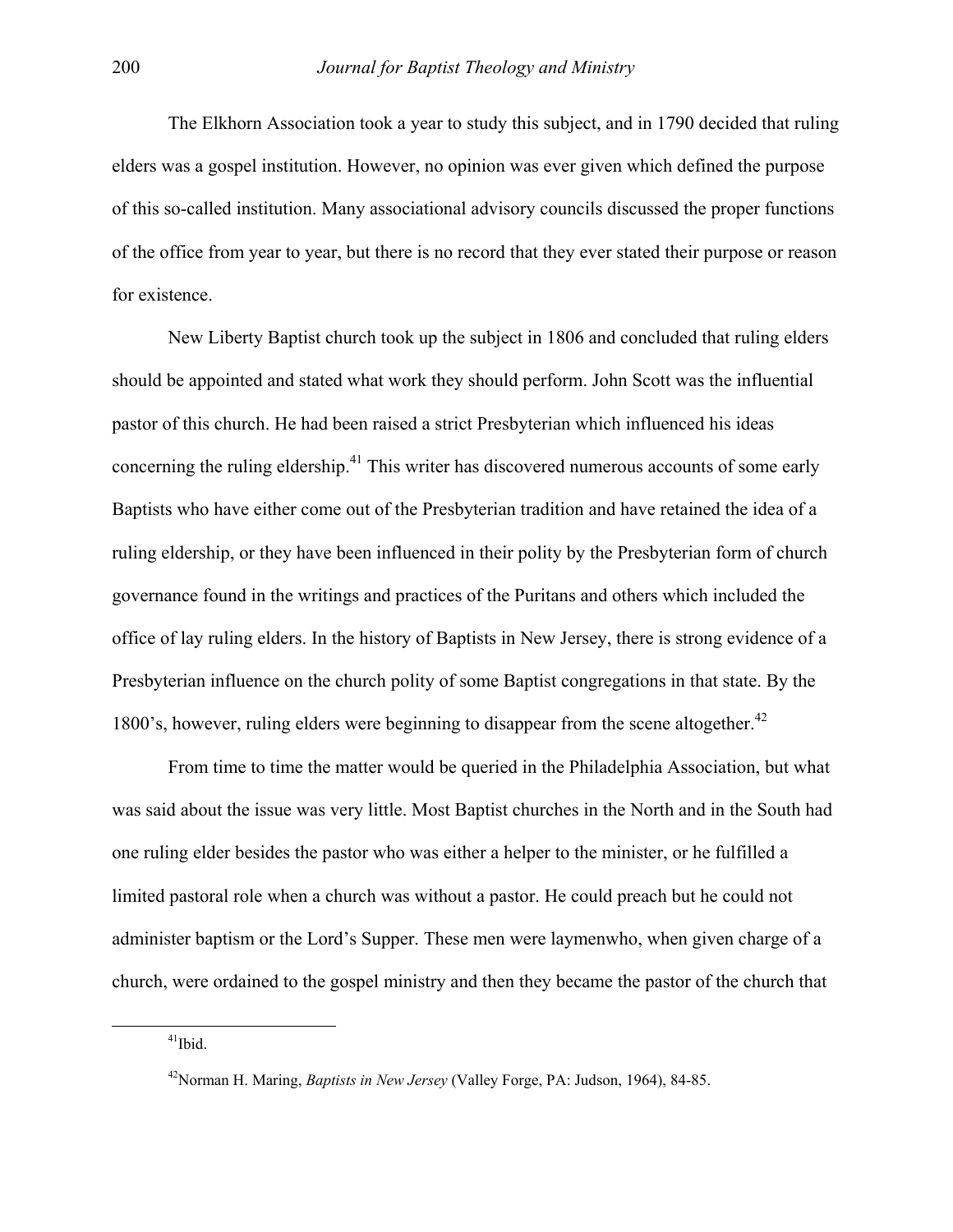ordained them.<sup>43</sup> In many ways, their duties were not much different from those performed by the deacons.

Morgan Edwards believed that a church should have three ruling elders in a Baptist church, according to his manual on church polity. He had hoped that the Philadelphia Association would adopt his handbook on church governance and make it the official statement of church polity for all the Baptist churches in this Association. One year, the Welsh Tract churches made a query asking if this was so, since it was an assumption among many churches. Isaac Backus and three other ministers were assigned the task of addressing this issue and reporting back to the association. After much consideration, these men determined that Edward's church manual never was, and never would be, used as an official document adopted by the Philadelphia Association in determining Baptist church polity for all the churches belonging to the association.<sup>44</sup>

One will search in vain in the annals of early American Baptist church history to find ruling elders operating as a board of administrator/rulers with one preaching elder and the rest laymen who do not minister the Word and preach.

Since their beginning in 1845, every major Southern Baptist writer, minister and other leaders have consistently argued that a Baptist church has only two biblical church officers. These are pastors and deacons. There is very little, or no discussion at all, concerning ruling elders by Baptist writers after 1845. This is evidenced in church history documents; including church constitutions, and Associational records, as well as in church manuals, books on distinctive Baptist principles, and confessional statements. The terms elder and pastor have been

<span id="page-13-1"></span><span id="page-13-0"></span><sup>&</sup>lt;sup>43</sup>Ministers were laymen before they were called into the Gospel ministry.

<sup>44</sup>A. D. Gillette, *Minutes of the Philadelphia Baptist Association 1707 to 1807*, Philadelphia Association Series, Tricentennial Edition (Springfield, MO: Particular Baptist, 2002), 141.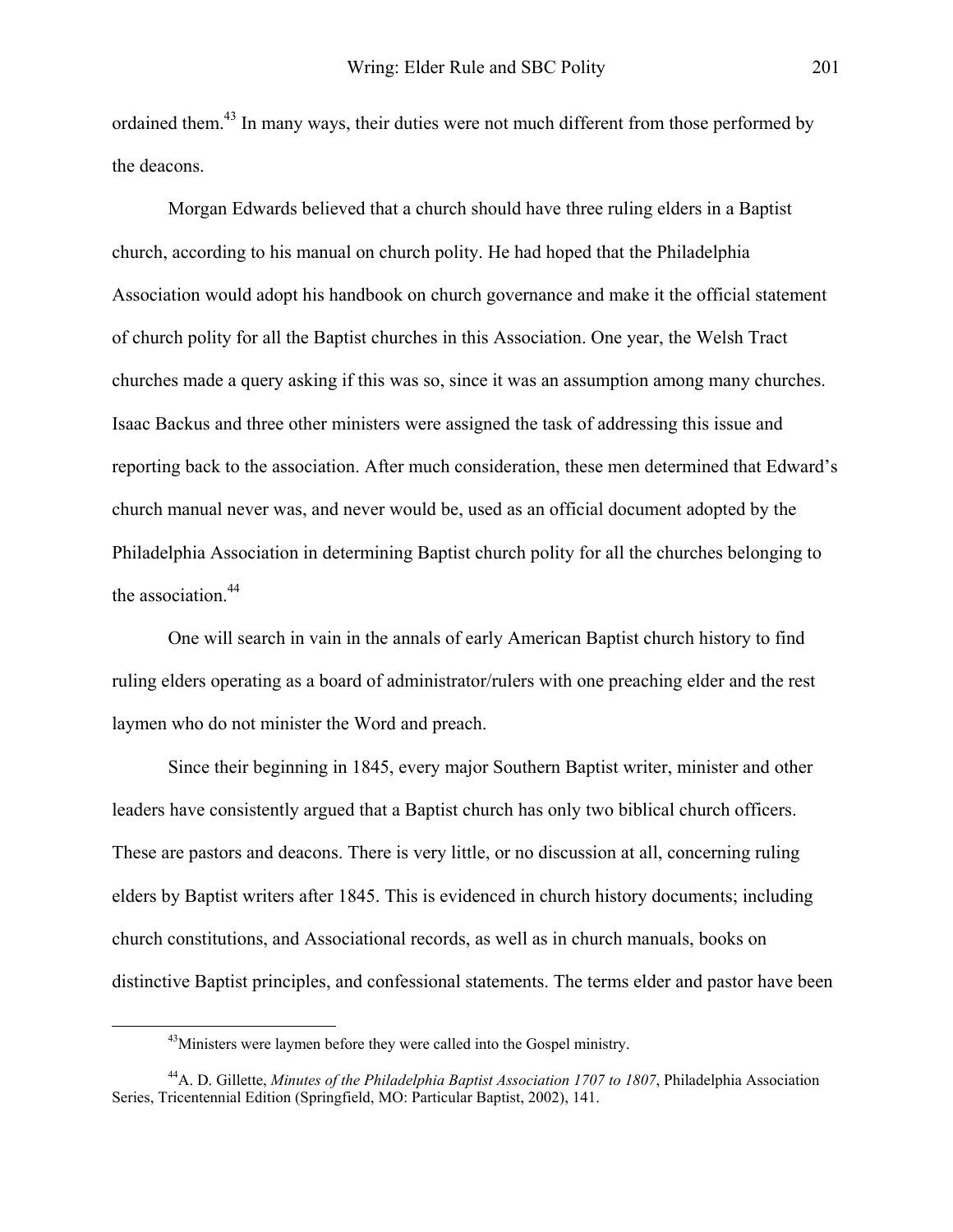consistently recognized as titles that refer to the same man and to the same office (the ministerial leader of a Baptist church).

 The first president of the Southern Baptist Convention, William Buelin Johnson, discussed elders in his day, and some would argue that he was in favor of having lay ruling elders, but the matter needs some clarification. Johnson never favored a board of ruling elders in a Baptist church. Instead, he preferred to call his elders overseers who performed ministerial duties. His idea of the Bishopric (his words) included, but was not limited to four ministers: 1) a presiding elder who would regulate the affairs of the church by giving advice, admonition, and rebuke; 2) a teaching elder who would explain scripture and give exhortations and visit the church members; 3) another would superintend Sunday School; and 4) a fourth would be a preacher of the Gospel.<sup>45</sup>

In theory, Johnson's elders might be laymen as well as ministers. In reality, however, his contentions prove otherwise. A close review of his arguments will reveal that Johnson indeed argued in favor of the ministerial elders. He saw a plurality of elder/pastors over every church in the apostolic age, and their authority to govern each congregation was ministerial and executive in scope, rather than legislative. All this points to a biblical differentiation between the preacher and the layman as ruler/ministers of the local church.

Also, Johnson's plurality of elders resembles the pastor and staff relationship which is found in most Southern Baptist churches in the twenty-first century. His bishops were a ministry team made up of those men who have been called into the preaching/teaching/pastoral ministry. This conclusion is further evidenced in his description of the duties these men were to perform:

<span id="page-14-0"></span> <sup>45</sup>W[illiam] B[uelin] Johnson, *A Church of Christ with Her Officers, Laws, Duties, and Form of Government: A Sermon* (New York: William J. Baner, 1848); and "The Gospel Developed through the Government and Order of the Churches of Jesus Christ, in *Polity: Biblical Arguments on How to Conduct Church Life* (Washington, D.C.: Center for Church Reform, 2001), 193.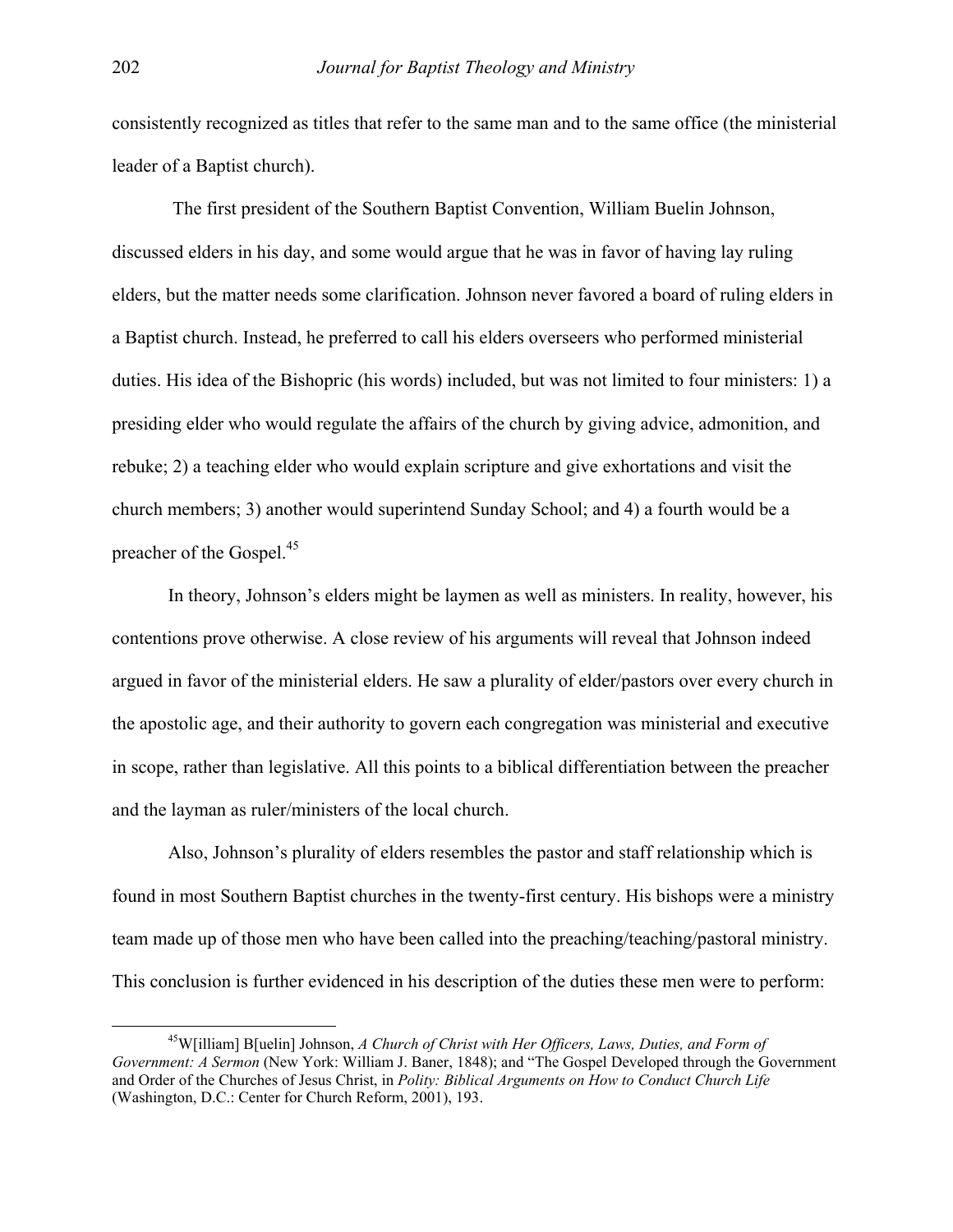Governing as examples to the flock; watching for souls, warning and admonishing them; and teaching the Word of the Lord, laboring in word and doctrine by preaching the Word.<sup>46</sup> These are the descriptions of the pastoral duties of ministers, or preachers. Elders are pastors and pastors are elders, according to Johnson.

The office of ruling elders is really a recent development in Southern Baptist thinking which has begun to take root and grow at an alarming rate since the early 1990s. The idea of having ruling elders in a Baptist church in modern times is confusing, especially when those favoring having elders in their churches refer to them as elder leadership, rather than elder rulers. Whatever name is given to this group of leaders in a Baptist church, the truth of the matter is, elder rule is not necessary. It does not have biblical support, nor does it have strong historical Baptist precedence.

# **What Are the Reasons For and Against Practicing Elder Rule in a Southern Baptist Church?**

Those who favor having ruling elders argue that a church should have them because the office is based on biblical evidence. James Emory White argued otherwise. He rightly stated that elder rule exists in tension with the biblical materials and that it is a stranger to Southern Baptist polity.<sup>47</sup> Actually, elder rule and congregational church polity are odd bedfellows. It is a presbygational polity which is difficult to maintain. Many times, "church members can make recommendations to the elders, but in the final analysis decisions in relation to the church are made by the elders who are the final court of appeal and the rule-makers in the church."<sup>48</sup>

<span id="page-15-0"></span> <sup>46</sup>Johnson, *Polity*, 192.

<span id="page-15-1"></span><sup>47</sup>James Emory White, unpublished manuscript, 12.

<span id="page-15-2"></span><sup>48</sup>Slayden Yarbrough, *The Oklahoma Baptist Chronicle*, vol. 37, no. 1 (Spring 1994): 16.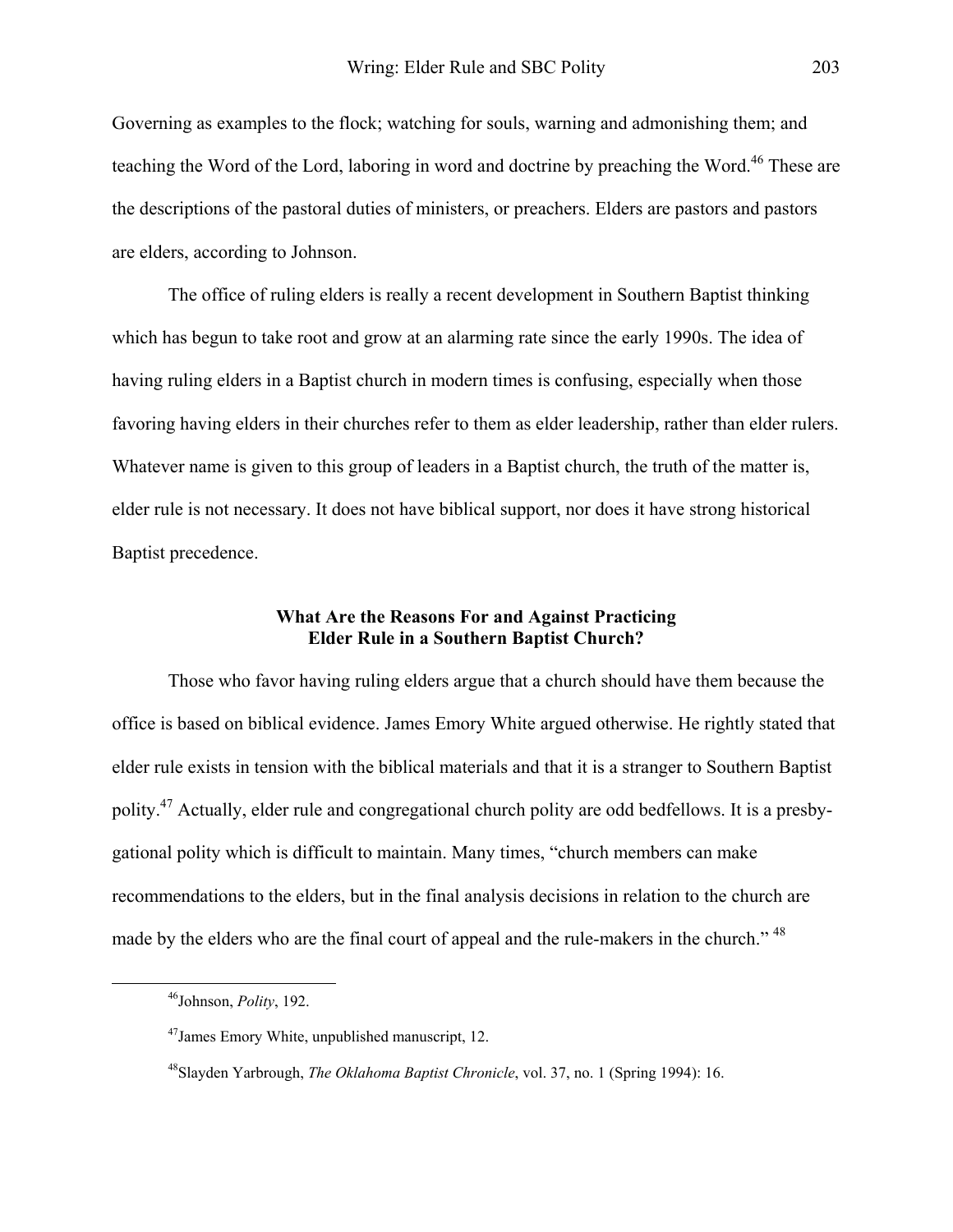Another reason that has been stated for having ruling elders in a Southern Baptist church is specific instances in Baptist history. In the majority of cases, Baptists have consistently practiced a church government that has excluded ruling elders and that have embraced a polity which includes a pastor (with helpers) and a body of deacons.

A third reason is the creation of a convenient, protective barrier between the pastor and the congregation. According to Lawrence A. Justice, some Southern Baptists have a genuine desire to shield their pastor from unjust criticism and undeserved interference as he attempts to lead the local church.<sup>49</sup> These things, however, are a necessary part of the pastor's ability to minister to his congregation. In leading the church, the pastor is involved in personal relationships with his people. He ministers to them through his preaching and through the influence of his personal example as he fleshes out his sermons in their midst. Besides, the deacons can perform the task of protecting their pastor just as well by standing behind him and supporting his ministry.

This trend is taking place for a fourth reason. Because of the lack of emphasis on Baptist distinctives, some are leaning toward the adoption of the elder system. In modern times people have become members of Southern Baptist churches who do not know what it means to be a Baptist. They have entered into our Baptist churches from other faiths and have brought with them their beliefs and teachings from other church systems which are in conflict, many times, with Southern Baptist doctrine. This is especially true when someone comes from a Presbyterian or non-denominational background.

There are three main reasons, however, for not having an elder-rule type of church polity. First of all, Scripture does not separate the office of elder from that of pastor. The conclusive

<span id="page-16-0"></span> <sup>49</sup>Laurence A. Justice, "Should a Baptist Church Have . . . Elders?" (Hillcrest Baptist Church, n.d.), 10, photocopied.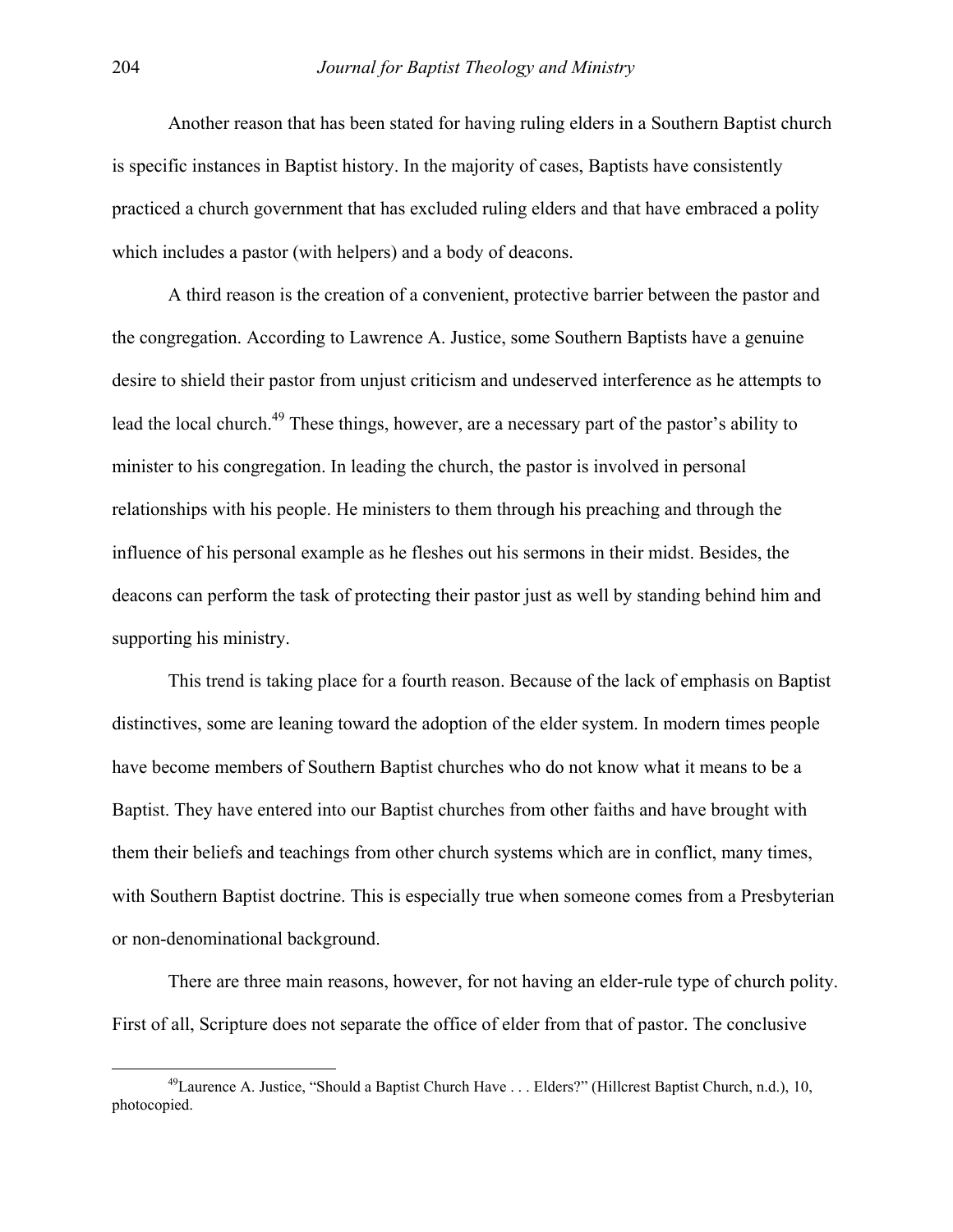testimony of the New Testament is that elder/bishop/pastor were titles used when referring to the same pastoral leader of the church. That leader is the man of God who is called into the ministry. He is the minister who is not a layman, but a preacher. Secondly, elder rule is constantly in tension with congregational church polity which is the normative form of church government specified in the New Testament. Elder rule dilutes the democratic process found in congregationalism, or it outrightly abandons it altogether.<sup>50</sup>

Thirdly, elder rule is a violation of the priesthood of every believer. Authority within the local church rests with the individual members of the congregation as they meet corporately. No matter what kind of polity Southern Baptist leaders choose to use, no one has the right to exercise any other kind of authority independently of, or contrary to, the wishes of the people who have chosen them as their leaders. The priesthood of the believer makes the entire church the proper decision-making body capable of making decisions that affect their community lives.<sup>51</sup> Grenz argued that the final authority in the church resides in the corporate membership. The principle of democratic congregationalism works well in the local church because it is the natural outworking of the priesthood of all believers within the parameters of the local church.<sup>[52](#page-17-2)</sup> The pastor, deacons, and other leaders work together as a team in helping the congregation in seeking the will of Christ as they meet together in doing the business of the church. Elder rule usurps the priesthood of the believer role because it denies the church members their right and privilege as believers to make decisions affecting the welfare of the church.

<span id="page-17-0"></span> <sup>50</sup>Grenz, *The Baptist Congregation*, 56, 57.

<span id="page-17-1"></span><sup>51</sup>Millard Erickson, *Christian Theology* 2d ed. (Grand Rapids: Baker, 1998), 1091.

<span id="page-17-2"></span><sup>52</sup>Grenz, *The Baptist Congregation*, 56.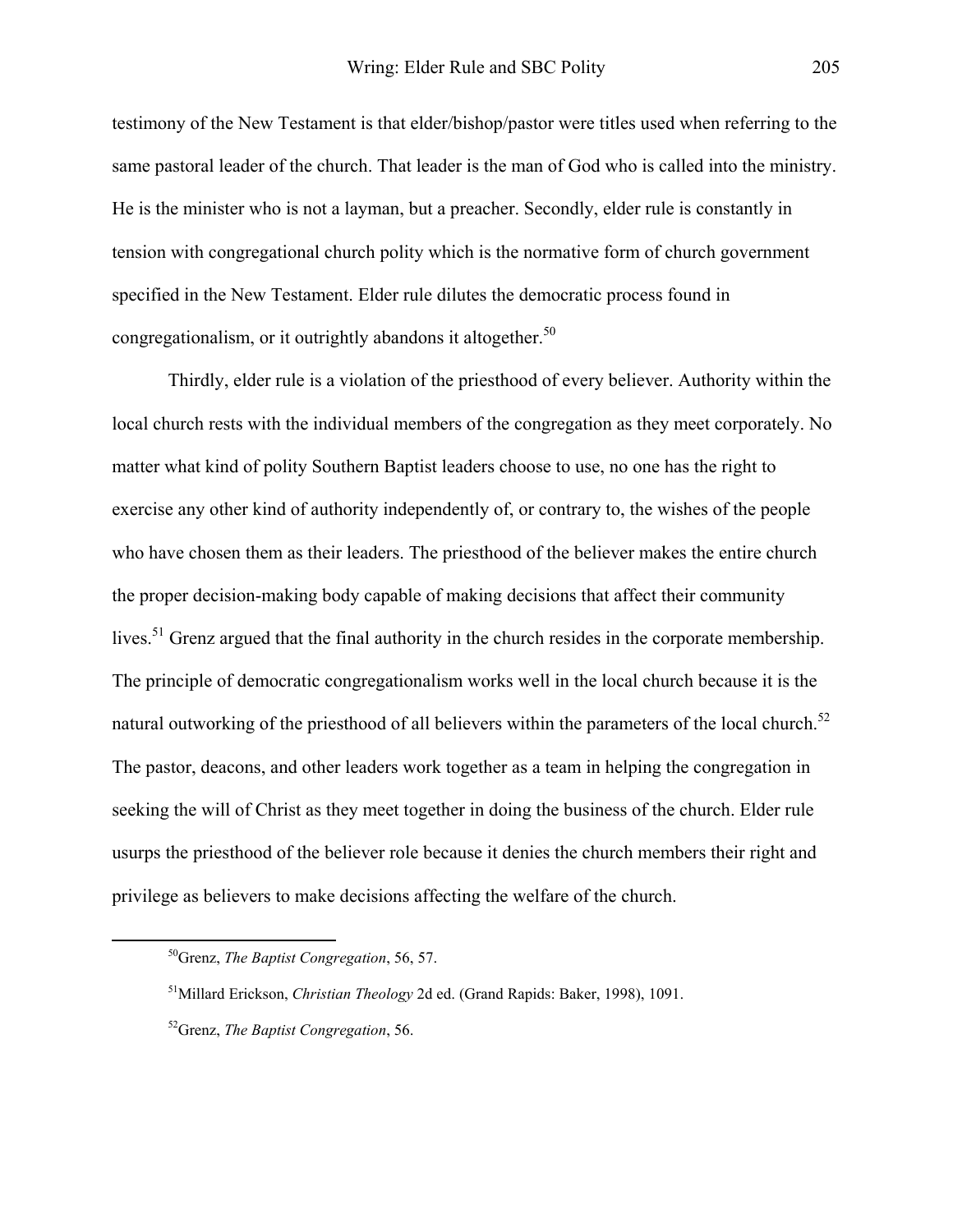### I**nfluences Encouraging Movement toward the Practice of Elder Leadership in the Church Governance Style of a Southern Baptist Church**

Those leaders who are buying into the idea of elder rule as the proper form of church governance in a Southern Baptist church are being influenced by several factors. First of all, they are following in the footsteps of men like John MacArthur, John Piper, Richard Mayhue, Alexander Strauch, Mark Dever and others who favor the elder-style of church polity. According to Rob Norris, Director of the Denver Baptist Association in the state of Colorado, pastors and church leaders in that association are being influenced by Saddleback Church and Willow Creek Community Church whose leadership style is the practice of some form of elder leadership, or elder rule.<sup>53</sup> At the Willow Creek Community Church, pastored by Bill Hybels, there are eight ruling elders who operate the church like a corporation.<sup>54</sup> The elders are the ultimate decision-making body in the Willow Creek church.<sup>[55](#page-18-2)</sup>

MacArthur's church is purely an elder-ruled church, and it is not of the Southern Baptist persuasion. The only thing that the congregation votes on is who the next pastor will be when MacArthur is no longer there. In a pamphlet he published in 1984, MacArthur stated that he believed that scripture implies that everyone in the church except the ruling elders is at a lower level of leadership in the decision-making process and should be under the authority of the elders.[56 B](#page-18-3)y this definition the congregation, deacons, and others, are at a level of leadership whereby whatever they do must be approved by the elders before anything they do is

<span id="page-18-0"></span><sup>&</sup>lt;sup>53</sup>Rob Norris, director of the Denver Baptist Association, Colo., telephone conversation with author, 29 May 2002.

<sup>54</sup>Lynne Hybels & Bill Hybels, *Rediscovering Church: The Story and Vision of Willow Creek Community Church*, Willow Creek Resources Series (Grand Rapids: Zondervan, 1995), 210.

<span id="page-18-3"></span><span id="page-18-2"></span><span id="page-18-1"></span> $55$ Mary Hybels, telephone conversation with the author, 30 May 2002.

<sup>56</sup>John MacArthur Jr., *Answering the Key Questions about Elders* (Panorama City, CA: Grace to You, 1984), 30.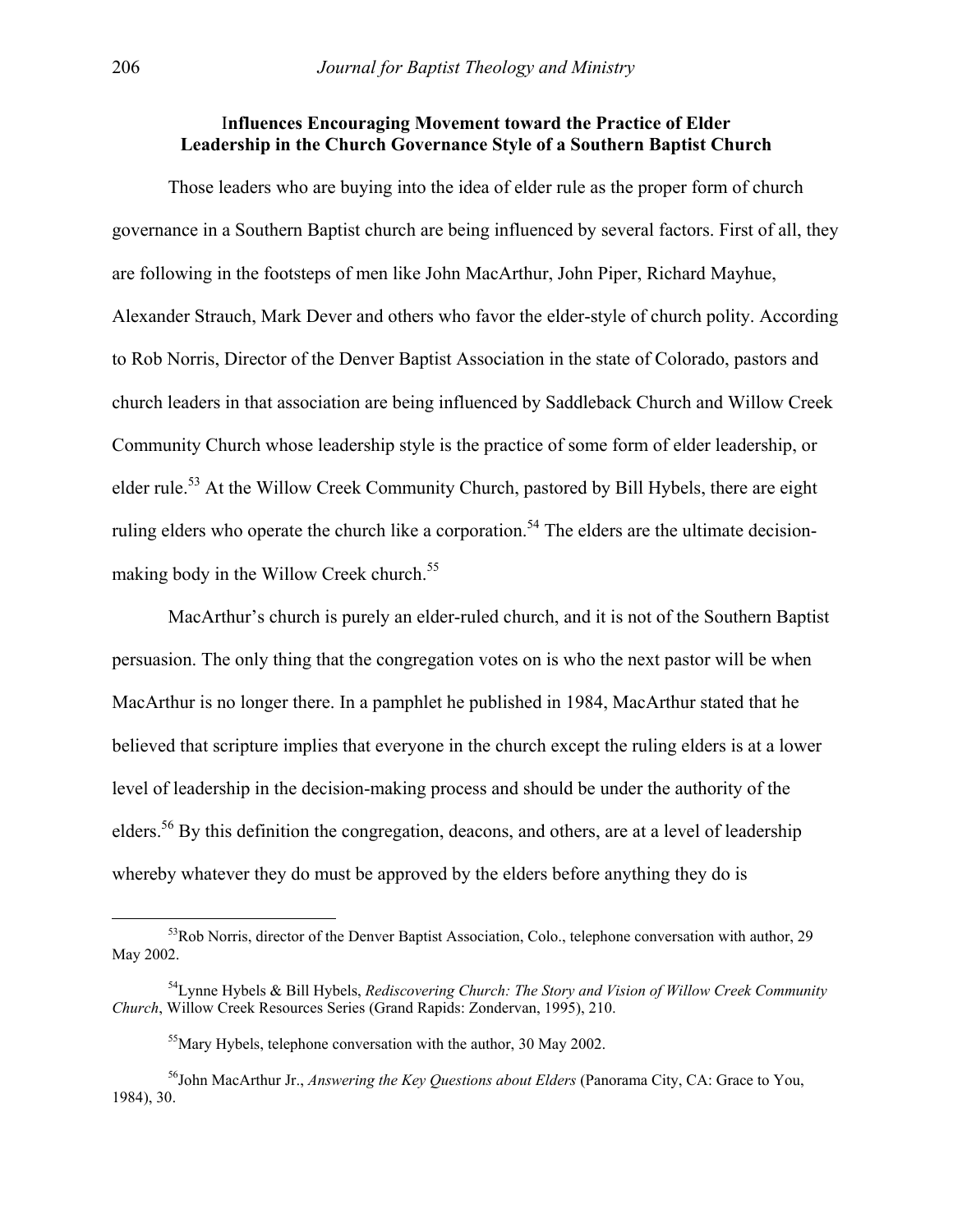accomplished in the church. There is no higher court of appeal in MacArthur's Grace Community Church than that of the ruling elders.

In the Shepherd's Conference at MacArthur's Grace Community Church, Mayhue has taught a seminar every year on how to move a congregationally-ruled church to one that is elderruled. His purpose was to get preachers out of the mess they were in regardless of their present polity practice, and move them to a peaceful and productive way of doing business.<sup>57</sup> This advice denies the role that pastors and deacons play in leading the church to make informed decisions that lead to a peaceful and productive business meeting. Mayhue and others at The Master's Seminary do not see a congregational form of church polity, or government, or leadership in the New Testament.<sup>58</sup> He downplays the spiritual maturity of new believers to the point that he views the ruling elders as being more spiritually mature and more religiously capable of making decisions that affect the affairs of the church because they are more biblically-centered in their thinking. This is not the proper way of treating any member of the church. While the level of spiritual maturity may differ in the lives of every believer, no one has the right to deny them the privilege of exercising their spiritual privilege. They also are biblically-centered in their thinking.

Piper's church is not Southern Baptist either. In a tape and handout given to participants in his leadership seminars, he stated that his eldership model was based on four criteria: Scripture, culture, history, and local church dynamics. Piper saw a very small amount of clear Bible teaching on the subject of church government and he put more emphasis on culture and history than he did on biblical support. His movement toward elder rule is simply a pragmatic concern at best. Piper's "Council of Elders" creates whatever ministry bodies seem to be helpful

 <sup>57</sup>Richard Mayhue, *From Congregational to Elder Rule*, audiotape o1SC-54 of Shepherds Conference at Grace Community Church (Sun Valley, CA: Mobiltape, Valencia, Calif., 2001).

<span id="page-19-1"></span><span id="page-19-0"></span> $58$ Ibid.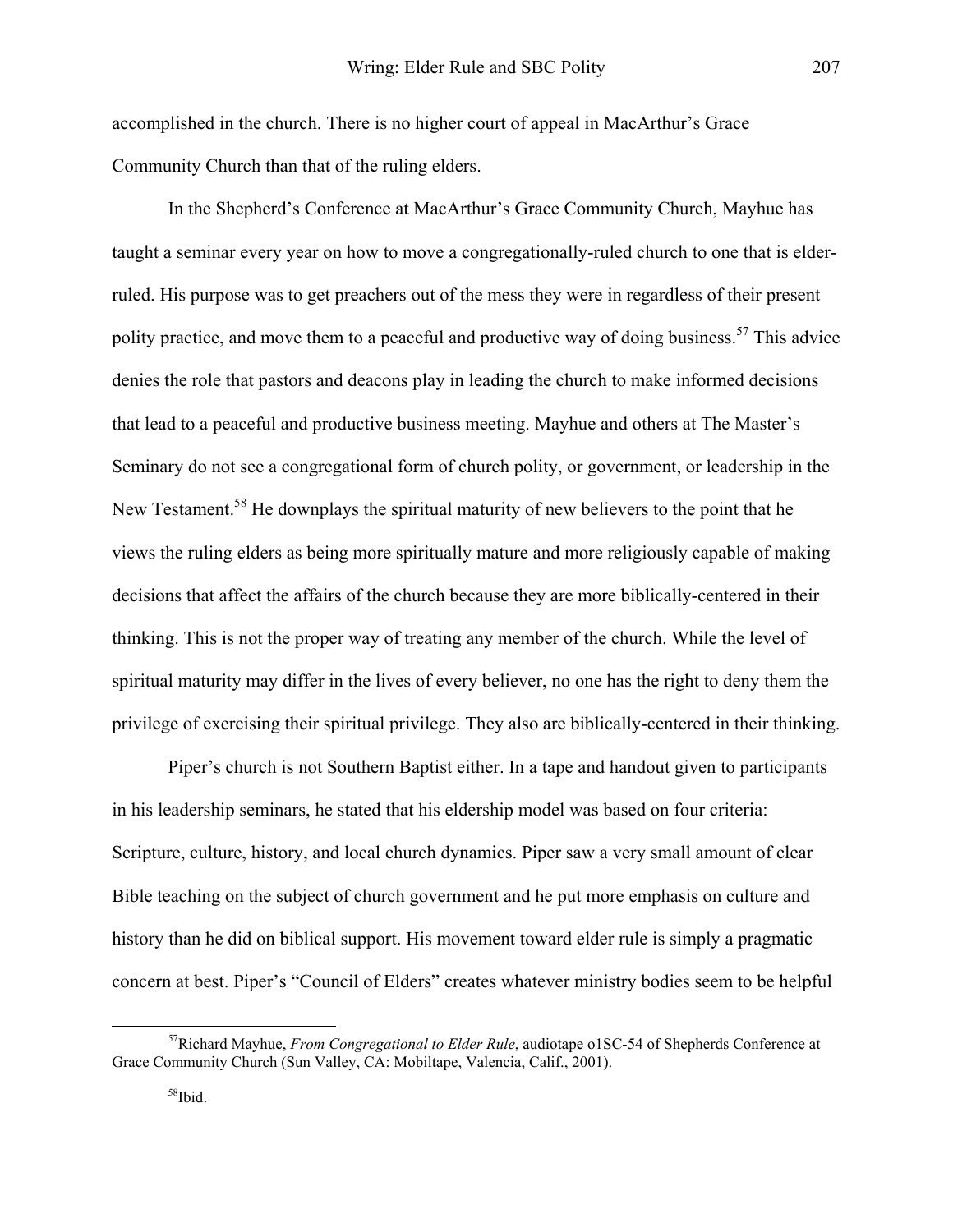in the church and the elder board "can abolish these tomorrow if they want to. The elders are the church leaders who govern the church."[59](#page-20-0) Piper presently has eighteen elders which are a mixture of ordained pastors and laymen (who are in the majority on the elder board). Some are rulers, the others are teachers. The congregation has a limited involvement in the decision-making process of the church.

Strauch is anti-preacher in his idea of elders. In theory he teaches against elder rule; but in reality the elder leadership he proposes is actually an elder rule type of church government. He called his Shepherd-elders a "council of men" who function "as the official oversight body of the local church."<sup>60</sup> To him, any male member of the church can be an elder if he is biblically qualified. He also referred to these elders as God's household managers who have been given the authority to govern the local church. $61$ 

Dever's church is a mixture of elder rule and congregationalism; which makes his church government structure a presby-gational polity; although he argues against the Presbyterian type of church government structure. The eldership of Capitol Hill Baptist Church includes the pastor and at least three laymen who are not in full-time employment of the church. The elders of this church determine a person's fitness to become a church member and handle discipline-matters, the supervision of the ministry, and the resources of the church. The majority of church-related business passes through their attention, and there is a limited amount of congregational participation and authority.[62](#page-20-3)

<span id="page-20-0"></span> <sup>59</sup>John Piper, *Biblical Eldership*, audiotape 1 (Minneapolis: Desiring God Ministries, 1999).

<span id="page-20-1"></span><sup>60</sup>Alexander Strauch, *Biblical Eldership* (1988) edition, 12.

<span id="page-20-3"></span><span id="page-20-2"></span><sup>61</sup>Strauch, *Biblical Eldership* (1995) edition, 291.

 $^{62}$ Capitol Hill Baptist Church, Washington, D.C., "Constitution of the Capitol Hill Baptist Church," Washington, D.C." (Washington, D.C.: Capitol Hill Baptist Church [1998]), photocopied.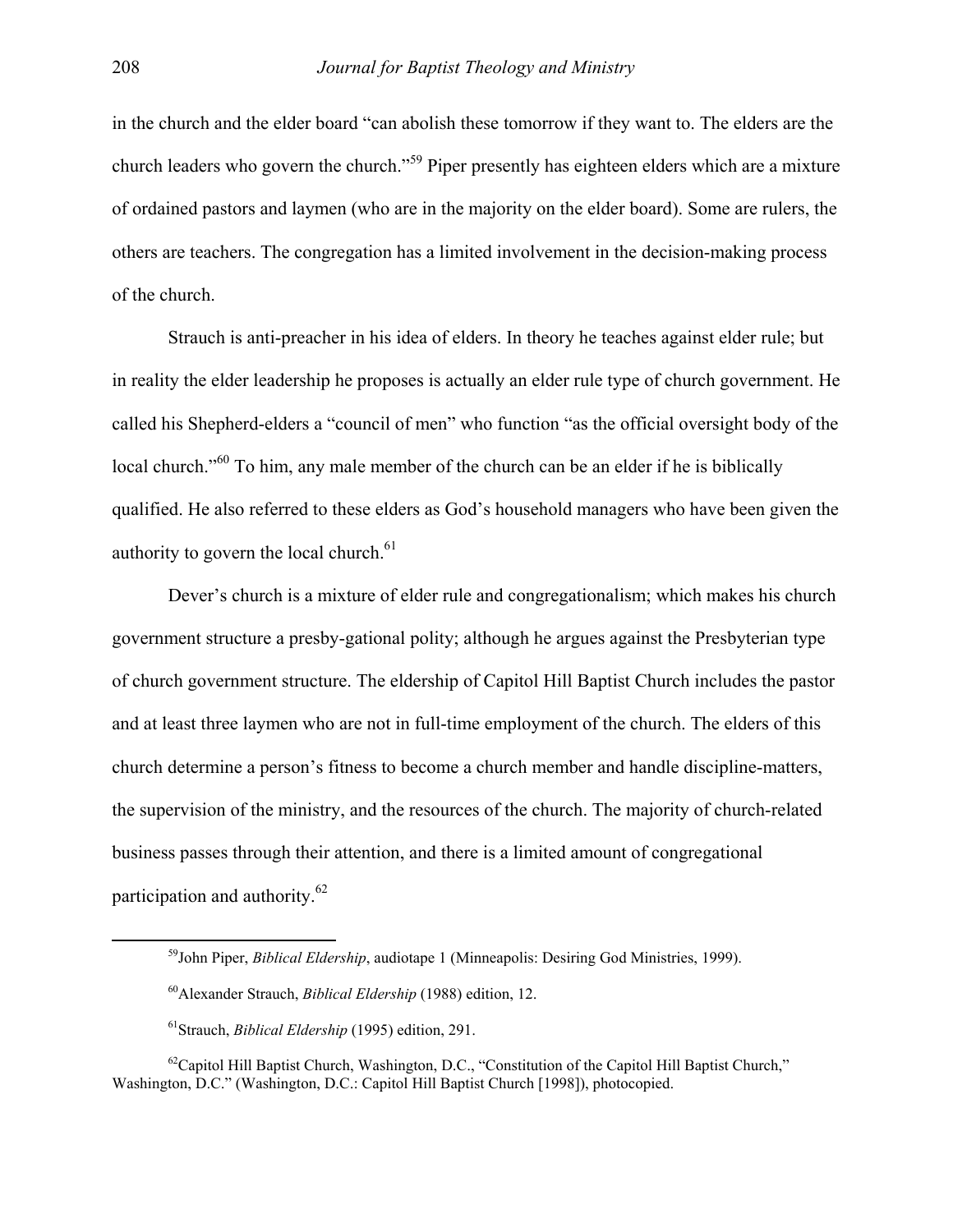Second, some leaders are being influenced by a culture that has a "board" mentality. In the secular world, it is not uncommon for a business to be run by a group of men who dictate what will or will not happen in the workings of the business structure. This may work well in a secular world, but it is not the way to operate a church. Adrian Rogers correctly stated that Christ is the Head of the church, the Pastor is the leader, the deacons serve the church, it is run by committees, and the church is congregationally-approved.<sup>63</sup>

Third, some are being led into an adoption of rule by elders because of an incorrect interpretation of New Testament scriptures when it talks about elders in the first century church. Elders were preachers, and preachers were elders in the Book of Acts and other New Testament Scriptures. These men ruled the early church in two ways: 1) By their preaching, and 2) By their example. The idea of a board of elders as well as a job description and qualifications for the office cannot be found in the New Testament. It just is not there.

Fourth, these well-meaning leaders have misread the pages of Baptist history in general, and Southern Baptist history in particular. In both histories, the term elder was a title for the pastor or pastors of a Baptist church. The term encompassed those men who were called into the ministry, were teachers and doctors, and who were helpers to the pastors of the churches. Some early Baptists had at least one ruling elder whose ministry was like that of the assistant pastor in modern times; he was a helper who assisted the pastor of a local body of believers. After 1845, because of disuse and the development of a proper understanding of the role of ministers and deacons, the office of ruling elders was allowed to die a slow death.

Fifth, it is usually the churches that are Reformed in their theology that are adopting elder rule as the proper form of church governance. A cursory few hours on the internet will reveal

<span id="page-21-0"></span> $^{63}$ Adrian Rogers, Pastor of Bellvue Baptist Church, Memphis, TN, transcript of interview, 22 May 2001, Bellevue Baptist Church, Memphis, TN, Typewritten notes, 1.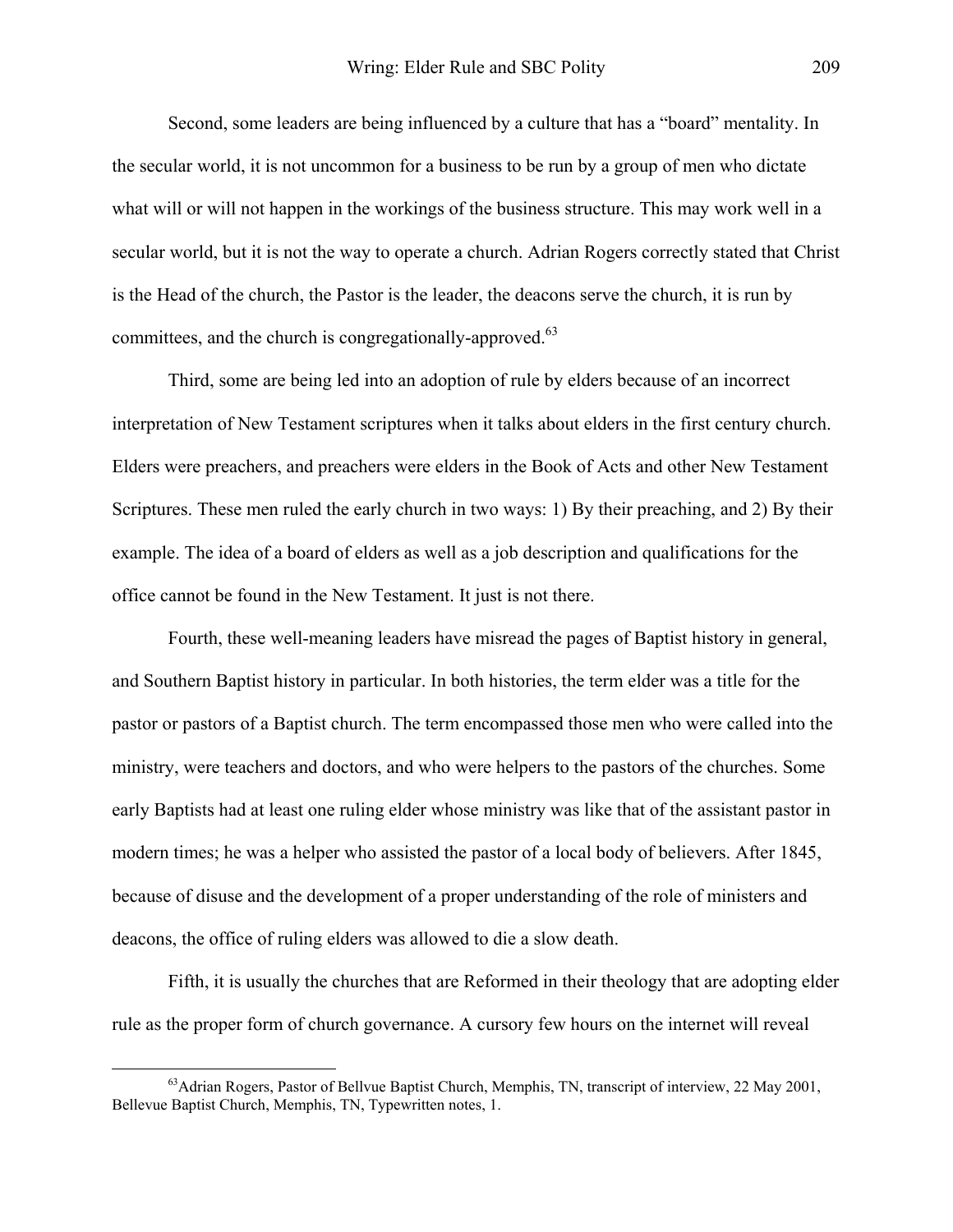many Reformed web sites dealing with why Baptist churches should become elder-ruled churches. Most web-publishers and writers who are publishing elder leadership material are outside the Southern Baptist tradition, and for the most part, are reformed in their theology. There is a distinct connection between Reformed theology, Calvinism, Presbyterian ecclesiology and elder rule.<sup>64</sup>

#### **Does It Really Matter What Kind of Church Polity Southern Baptists Use?**

I think it does. New Testament teaching concerning biblical church officers, Baptist history in general, and Southern Baptist history in particular, congregationalism, and the priesthood of the believer mandate that we practice a polity that is in keeping with what Christ intended for the governing of His church. Elder rule does not support that mandate. Instead, it usurps it and bypasses Christ's intended principles of church government which are leadership by a pastor(s) and deacons, and the congregational polity which allows every member of the church to participate in the making of informed decisions which affect their corporate lives.

The elder/pastor leads the church in spiritual matters. He guides, teaches, and leads them by his example, and through his preaching. The deacons are his helpers and they serve the membership by taking care of the temporal needs of the congregation. The congregation follows its leadership; not blindly, but by mature thinking and willing obedience. Together, the leaders and the membership decide issues and make decisions.

Since this is true, Southern Baptists need to do something about it because the problems caused by elder rule may affect the way Southern Baptists practice their polity in the near future. Within the next 10 years, as more churches adopt elder rule as a means of carrying on church

<span id="page-22-0"></span> $64$ Wring, 129-78, for an informed discussion of the influence of Calvinism, Presbyterian ecclesiology, and Reformed theology on the practice of Baptist church polity.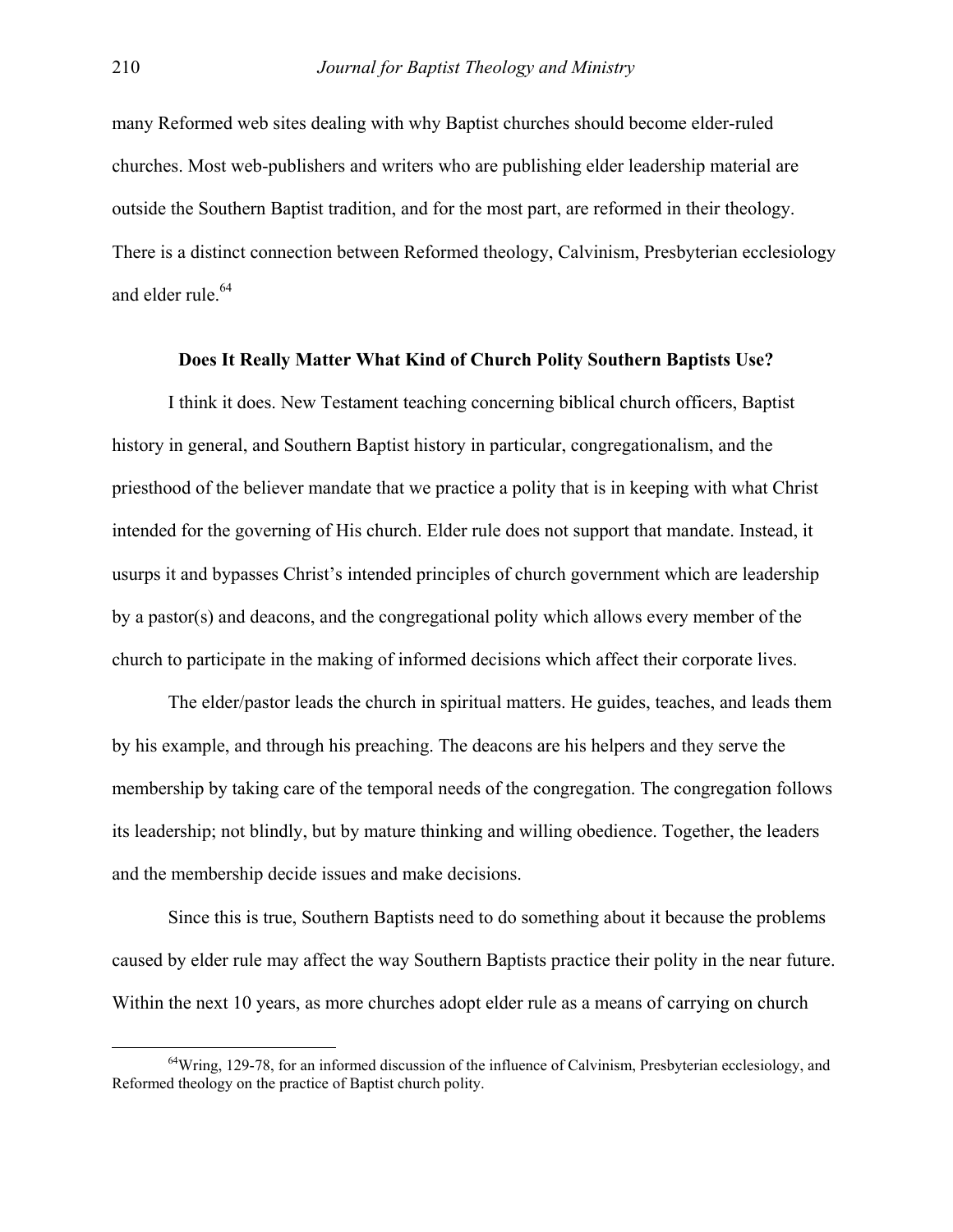business and daily affairs, State Associations and State Conventions will have to determine how they will deal with the issue in the churches under their sphere of ministry. Already there are several State Conventions that have documents in place that will not allow them to fund new church plants if those church starts decide to have an elder rule type of church polity. Even the North American Mission Board has personnel policies and guidelines that help them steer clear of the elder rule form of church government.<sup>[65](#page-23-0)</sup>

Nationally, the Southern Baptist Convention leadership will need to clarify the wording of the *Baptist Faith and Message* 2000 statement dealing with the proper officers in a Southern Baptist Church. This is needed so that there is no misunderstanding about what we believe regarding church officers and church polity. Also, the elder rule issue could become more divisive than it already is, and it could develop into a matter of fellowship among grassroots Baptist churches and drive a wedge between denominational loyalty on the local, state, and national levels.

There needs to be more material written about church polity from the standpoint of contemporary Southern Baptist writers who will produce strong arguments against the elder rule form of church leadership. There is presently a famine of such material in contemporary monograms, systematic theologies, and church manuals. Southern Baptist leaders need to develop their own seminars that will directly address the biblical and Baptistic position on church leadership from the standpoint of our unique Baptist distinctiveness.

The seminaries need to provide classes on church polity and Baptist distinctives which do not divide us, but that teach us the truth and draw us together as we seek to corporately lead people to faith in Jesus Christ. And we need young pastors who will believe and practice our

<span id="page-23-0"></span> $^{65}$ Wring, "Appendix Three," 243-252.